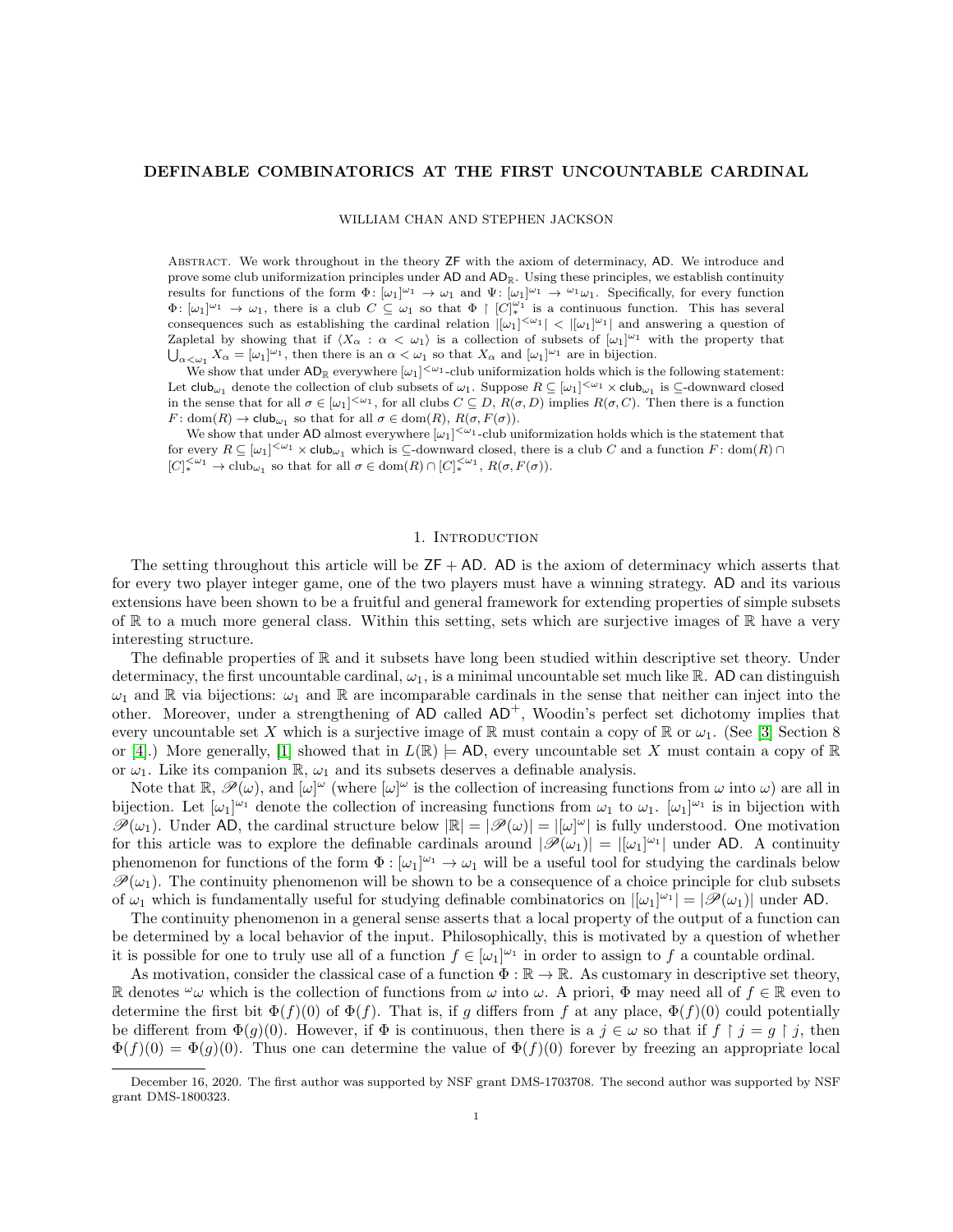behavior of the input f. Certainly not all functions  $\Phi : \mathbb{R} \to \mathbb{R}$  are continuous. However, under AD, every function is continuous almost everywhere in the sense that there is a comeager set  $C \subseteq \mathbb{R}$  so that  $\Phi \upharpoonright C$  is a continuous function.

Now consider a function  $\Phi : [\omega_1]^{\omega_1} \to \omega_1$ . First, one needs an appropriate notion of "almost-everywhere". Let $\mu$  be the collection of subsets of  $\omega_1$  which contain a club subset of  $\omega_1$ . Solovay ([\[3\]](#page-15-0) Corollary 4.11) showed that  $\mu$  is a normal countably complete measure on  $\omega_1$  under AD. It has the distinction of being the unique normal measure on  $\omega_1$ . Let  $\mu_{\omega_1}$  be the filter on  $[\omega_1]_{*}^{\omega_1}$  defined by  $X \in \mu_{\omega_1}$  if and only if there is a club  $C \subseteq \omega_1$  so that  $[C]^{\omega_1}_{*} \subseteq X$ . (If  $A \subseteq \omega_1$ ,  $[A]^{\omega_1}_{*}$  is the collection of increasing functions from  $\omega_1$  into A which are of the correct type. See Definition [2.1.](#page-3-0)) Using the (correct type) strong partition property  $\omega_1 \to_{*} (\omega_1)_2^{\omega_1}$ ofMartin ([\[3\]](#page-15-0) Corollary 4.27), one can show that  $\mu_{\omega_1}$  is a countably complete measure on  $[\omega_1]_*^{\omega_1}$ . Using  $\mu_{\omega_1}$ as the notion of almost-everywhere is both natural and robust since it allows the strong partition property as a powerful tool in analyzing the continuity phenomenon. (The use of correct type is needed to obtain club homogeneous sets for partitions. One can show  $[\omega_1]^{\omega_1}$  and  $\mathscr{P}(\omega_1)$  are in bijection with  $[\omega_1]_{*}^{\omega_1}$ . For this reason, this article will prefer  $[\omega_1]_*^{\omega_1}$  over  $\mathscr{P}(\omega_1)$ .)

So the question becomes: For every  $\Phi : [\omega_1]_*^{\omega_1} \to \omega_1$ , is  $\Phi$  continuous  $\mu_{\omega_1}$ -almost everywhere? Precisely, is there a club  $C \subseteq \omega_1$  so that for all  $f \in [C]_{*}^{\omega_1}$ , there is an  $\alpha < \omega_1$  so that for all  $g \in [C]_{*}^{\omega_1}$  with  $f \upharpoonright \alpha = g \upharpoonright \alpha$ ,  $\Phi(f) = \Phi(g)?$ 

There is a great deal of empirical evidence that the continuity property holds. Any function  $\Phi : [\omega_1]^{\omega_1} \to$  $\omega_1$  which is of bounded dependence  $\mu_{\omega_1}$ -almost everywhere is continuous  $\mu_{\omega_1}$ -almost everywhere. (This means that there is an  $\epsilon < \omega_1$  and a function  $\Psi : [\omega_1]_{*}^{\epsilon} \to \omega_1$  so that for  $\mu_{\omega_1}$  almost all  $f, \Phi(f) = \Psi(f \restriction \epsilon)$ . The function  $\Phi : [\omega_1]^{\omega_1} \to \omega_1$  defined by  $\Phi(f) = \sup_{\alpha < f(0)} f(\alpha)$  does not have bounded dependence, but it is continuous.

One can even attempt to use definability notions to construct a function that ostensibly seems to use the entire sequence to define an output: For instance, let  $\Phi(f) = \omega_1^{L[f]}$ . This function is discussed in Example [4.2](#page-9-0) where it is shown that  $\mu_{\omega_1}$ -almost everywhere this function is constant. Thus for  $\mu_{\omega_1}$ -almost all f,  $\Phi$ actually uses no information about f to determine the output  $\Phi(f)$ .

This article will show that the continuity phenomenon holds for every function  $\Phi : [\omega_1]^{\omega_1} \to \omega_1$ :

**Theorem [4.5.](#page-11-0)** Assume  $ZF + AD$ . Every function  $\Phi : [\omega_1]_{*}^{\omega_1} \to \omega_1$  is continuous  $\mu_{\omega_1}$ -almost everywhere.

The continuity property, in its various forms, has interesting mathematical consequences for definable combinatorics under determinacy. The continuity property for function  $f : \mathbb{R} \to \mathbb{R}$  is an important tool for the study of the Mycielski and Jónsson property for quotient of  $E_0$  in [\[6\]](#page-15-3) and [\[2\]](#page-15-4). Furthermore in [\[5\]](#page-15-5), a form of the continuity property is established for functions  $\Phi : [\omega_1]^{\epsilon}_{*} \to \omega_1$  where  $\epsilon < \omega_1$  and for functions  $\Phi : [\omega_2]^{\epsilon} \to \omega_2$  where  $\epsilon < \omega_2$  in order to give a purely descriptive set theoretic proof under AD that  $|[\omega_1]^{\omega}| < |[\omega_1]^{<\omega_1}|$  and  $|[\omega_2]^{\omega}| < |[\omega_2]^{<\omega_1}| < |[\omega_2]^{\omega_1}| < |[\omega_2]^{<\omega_2}|$ .

Using the continuity property at  $\omega_1$ , one can give a purely descriptive set theoretic proof of the following cardinality computation:

**Theorem [4.7.](#page-12-0)** Assume  $ZF + AD$ .  $|[\omega_1]^{<\omega_1}| < |[\omega_1]^{\omega_1}|$ .

Zapletal also asked the first author the following basic combinatorial question: Assume AD. If one partitions  $[\omega_1]^{\omega_1}$  (or equivalently  $\mathscr{P}(\omega_1)$ ) into  $\omega_1$  many pieces,  $\langle X_\alpha : \alpha < \omega_1 \rangle$ , so that  $X_\alpha \subseteq [\omega_1]^{\omega_1}$  and  $\bigcup_{\alpha<\omega_1}X_\alpha=[\omega_1]^{\omega_1}$ , then must there be a piece  $X_\alpha$  so that  $X_\alpha\approx[\omega_1]^{\omega_1}$ , meaning  $X_\alpha$  is in bijection with  $[\omega_1]^{\omega_1}$ ? A positive answer follows from the continuity property.

**Theorem [4.6.](#page-12-1)** Assume  $ZF + AD$ . Suppose  $\langle X_\alpha : \alpha < \omega_1 \rangle$  is a sequence of subsets of  $[\omega_1]^{\omega_1}$  so that  $\bigcup_{\alpha<\omega_1}X_{\alpha}=[\omega_1]^{\omega_1}$ . Then there is an  $\alpha<\omega_1$  so that  $X_{\alpha}\approx[\omega_1]^{\omega_1}$ .

A natural question extending Theorem [4.5](#page-11-0) is to ask whether every function  $\Phi : [\omega_1]_*^{\omega_1} \to {}^{\omega_1} \omega_1$  is continuous  $\mu_{\omega_1}$ -almost everywhere. (Here  $\omega_1$  refers to the set of all functions  $f : \omega_1 \to \omega_1$ .) Given such a function  $\Phi$ , one can define  $\Phi_{\beta}: [\omega_1]_{*}^{\omega_1} \to \omega_1$  by  $\Phi_{\beta}(f) = \Phi(f)(\beta)$ . By applying Theorem [4.5](#page-11-0) to  $\Phi_{\beta}$ , there is a club C so that  $\Phi_{\beta} \restriction [C]_{*}^{\omega_1}$  is continuous. Although it is possible to show there is a sequence  $\langle C_{\beta} : \beta < \omega_1 \rangle$  so that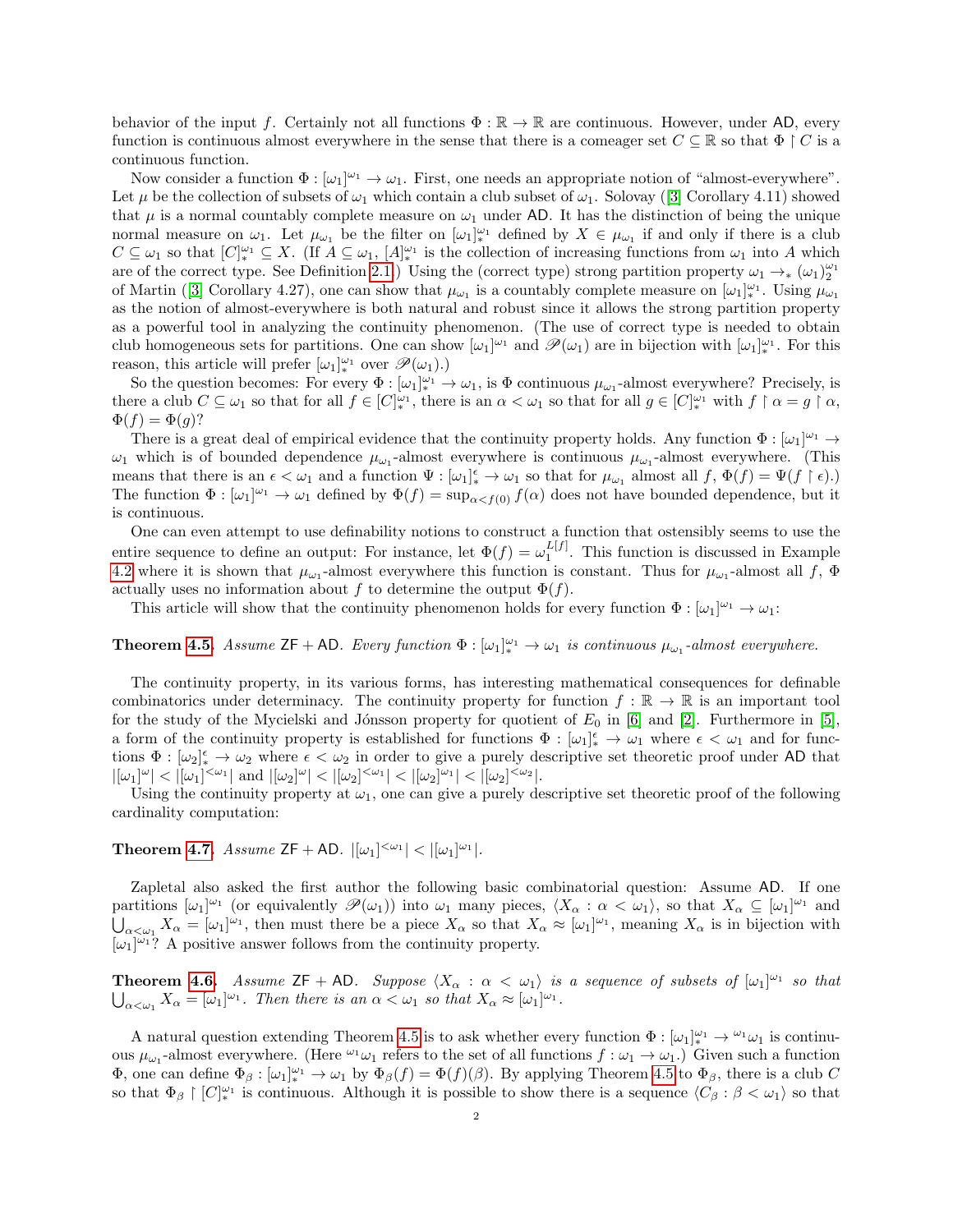for all  $\beta < \omega_1, \Phi_\beta \restriction [C_\beta]_{*}^{\omega_1}$  is continuous (see [\[3\]](#page-15-0) Fact 4.8), it is not clear how to use this sequence to obtain one single club C which witnesses that the original function  $\Phi : [\omega_1]^{\omega_1} \to {}^{\omega_1}\omega_1$  is continuous on  $[C]_*^{\omega_1}$  since an intersection of  $\omega_1$ -many club subsets of  $\omega_1$  may not be a club. Using ideas similar to the proof of Theorem [4.5](#page-11-0) but with more elaborate partitions, the following almost everywhere continuity result can be shown.

**Theorem [5.3](#page-13-0)** (With Trang) Assume  $ZF + AD$ . Every function  $\Phi : [\omega_1]^{\omega_1} \to {}^{\omega_1} \omega_1$  is continuous  $\mu_{\omega_1}$ . almost everywhere.

The strong partition property for  $\omega_1$  is crucial in the arguments for establishing the continuity property for functions  $\Phi : [\omega_1]^{\omega_1} \to \omega_1$ . The second uncountable cardinal  $\omega_2$  fails to have the strong partition property but by a result of Martin and Paris([\[3\]](#page-15-0) Theorem 5.19), it does have the weak partition property, that is,  $\omega_2 \to (\omega_2)^{\epsilon}$  for each  $\epsilon < \omega_2$ . Using an explicit failure of the strong partition property for  $\omega_2$ , Section [6](#page-14-0) shows that there is a function  $\Phi : [\omega_2]^{\omega_2} \to 2$  with no club  $C \subseteq \omega_2$  such that  $\Phi \upharpoonright [C]_{*}^{\omega_2}$  is continuous.

The main challenge in establishing Theorem [4.5](#page-11-0) is to show that a certain natural partition  $P: [\omega_1]_*^{\omega_1} \to 2$ has a club homogeneous set for the desired side of the partition. As described in the proof of Theorem [4.5,](#page-11-0) one needs to make choices of club subsets of  $\omega_1$  which is dependent on previous choices of clubs. The axiom of determinacy is incompatible with many consequences of the axiom of choice. A selection principle for subsets of  $\omega_1$  is generally not possible in AD. To perform the construction mentioned above, one would need to prove a club uniformization result.

Let  $\mathsf{club}_{\omega_1}$  denote the club subsets of  $\omega_1$ . In the applications of this paper, one has a relation  $R \subseteq$  $[\omega_1]^{<\omega_1}\times$  club<sub> $\omega_1$ </sub> which is  $\subseteq$ -downward closed in the sense that for all  $C\subseteq D$  which are club subsets of  $\omega_1$ and for all  $\sigma$ , if  $R(\sigma, D)$  holds, then  $R(\sigma, C)$  holds.  $[\omega_1]^{<\omega_1}$ -club uniformization is the statement that there is a function  $\Lambda: dom(R) \to \text{club}_{\omega_1}$  so that for all  $\sigma \in [\omega_1]^{<\omega_1}$ ,  $R(\sigma, \Lambda(\sigma))$ .

For any  $R \subseteq [\omega_1]^{<\omega_1} \times \text{club}_{\omega_1}$  as above, there is a coded version  $\tilde{R} \subseteq \mathbb{R} \times \mathbb{R} \times \mathbb{R}$  of R. Theorem [3.7](#page-6-0) shows that if R has a uniformization, then one can use the simple  $\omega_1$ -version of the Kechris-Woodin generic coding function (see [\[9\]](#page-15-6)) and a category argument to establish that R has an (everywhere) uniformization. Thus under  $AD_{\mathbb{R}}$ , (everywhere)  $[\omega_1]^{<\omega_1}$ -club uniformization holds:

**Theorem [3.7.](#page-6-0)** Assuming  $ZF + AD_{\mathbb{R}}$ ,  $[\omega_1]^{<\omega_1}$ -club uniformization holds.

Under  $AD_{\mathbb{R}}$ , every relation  $S \subseteq \mathbb{R} \times \mathbb{R}$  can be uniformized. AD cannot prove this full uniformization since  $L(\mathbb{R}) \models \text{AD}$  has a relation on  $\mathbb{R} \times \mathbb{R}$  that cannot be uniformized. However, there is an almost everywhere uniformization result that does hold in AD: for any relation  $S \subseteq \mathbb{R} \times \mathbb{R}$ , there is a comeager  $C \subseteq \mathbb{R}$ and a function  $F: C \to \mathbb{R}$  which uniformizes S on C.

Similarly, AD cannot prove (everywhere)  $[\omega_1]^{<\omega_1}$ -club uniformization since Fact [3.9](#page-7-0) shows that it fails in  $L(\mathbb{R}) \models$  AD. One says that almost-everywhere  $[\omega_1]^{<\omega_1}$ -club uniformization holds if and only if for every relation  $R \subseteq [\omega_1]_*^{\langle \omega_1 \times \mathsf{club}_{\omega_1} \rangle}$  which is  $\subseteq$ -downward closed, there is a club  $C \subseteq \omega_1$  so that  $R \cap ([C]_*^{\langle \omega_1 \rangle} \times \mathsf{club}_{\omega_1})$ has a uniformization. By combining the generic coding function, category arguments, the Moschovakis coding lemma, and a fundamental idea of Martin (used in the study of the partition properties on  $\omega_1$ ) where the player with the winning strategy determines the property of the output but the losing player determines the identity of the output, one can prove the following which is one of the main results of this paper:

## **Theorem [3.10.](#page-8-0)** Assume  $ZF + AD$ . Almost everywhere  $[\omega_1]^{<\omega_1}$ -club uniformization holds.

Neeman has shown similar uniformization results (such as [\[10\]](#page-15-7) Theorem 3.9) in  $L(\mathbb{R})$  using inner model theory techniques.

Almost everywhere  $[\omega_1]^{<\omega_1}$ -club uniformization is used to verify that the partition used in the proof of the continuity property (Theorem [4.5\)](#page-11-0) has a homogeneous club which is homogeneous for the desired side. Moreover, Theorem [3.10](#page-8-0) is a powerful general technique for constructing functions  $h \in [\omega_1]_*^{\omega_1}$  which verify that partitions of a certain form are homogeneous for the desired side. The following template illustrates a very typical and simple use of Theorem [3.10:](#page-8-0)

Suppose  $P : [\omega_1]_*^{\omega_1} \to 2$  is a partition defined by  $P(f) = 0$  if and only if f does not have any "errors". An error is a property of f so that if f has an error, then it must be witnessed at a  $\gamma < \omega_1$ . An example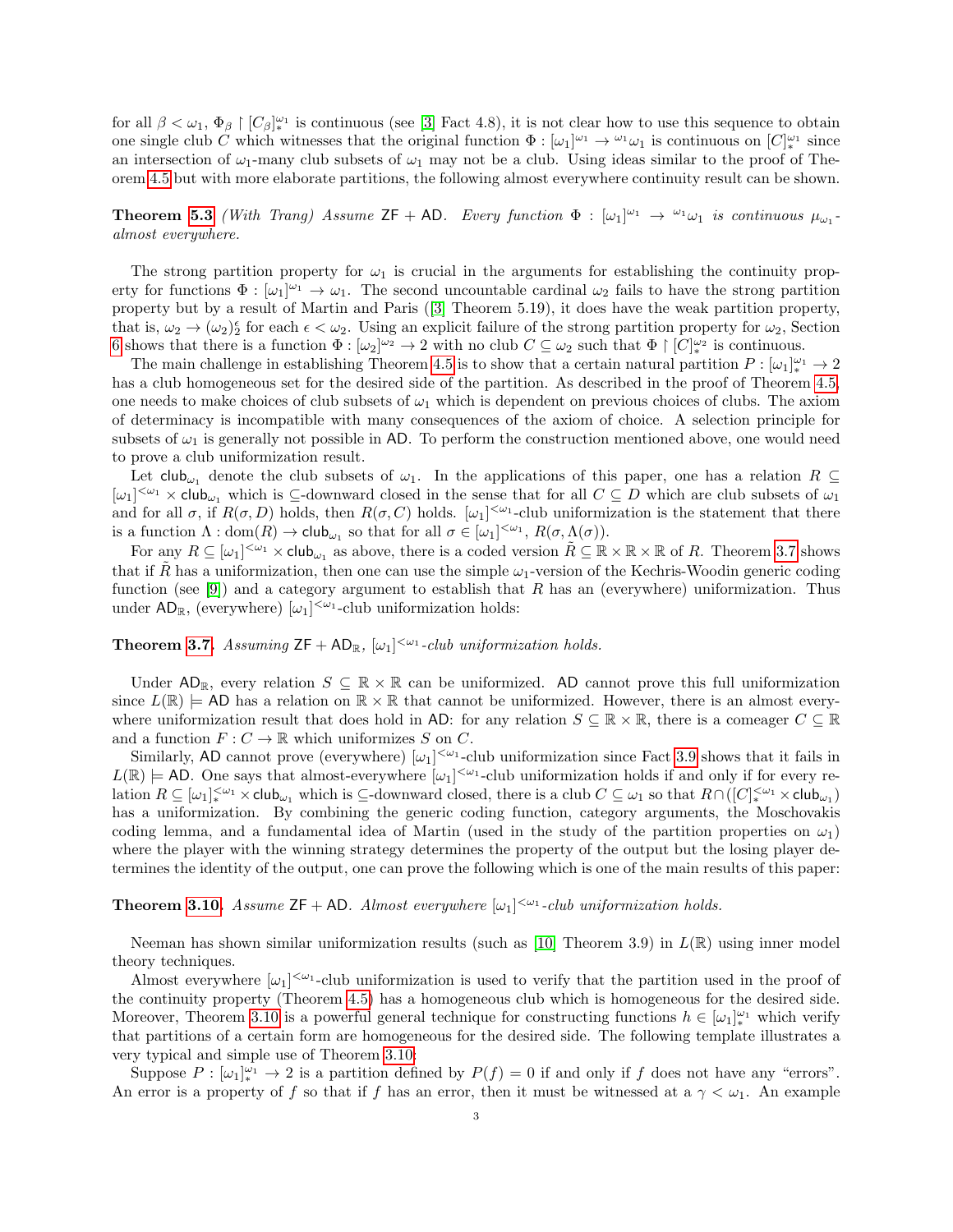of an error property could be that  $L[f] \models \neg \mathsf{GCH}$ , i.e. the generalized continuum hypothesis fails in  $L[f]$ . For this example, if f has an error, then by a condensation argument, there is a  $\gamma < \omega_1$  which witnesses this error in the sense that  $L[f] \models 2^{\gamma} > \gamma^+$ . By the partition relations, there is a club  $D_0 \subseteq \omega_1$  which is homogeneous for P. Suppose one could show that for all  $\sigma \in [D_0]^{<\omega_1}$ , there is a club  $C \subseteq \omega_1$  so that for all  $g \in [C]_*^{\omega_1}$  such that  $\sup(\sigma) < g(0)$ ,  $\sigma \hat{g}$  does not have an error at any  $\gamma$  such that  $\sup(\sigma) \leq \gamma < g(0)$ . Define a relation  $R \subset [D_0]^{<\omega_1} \times \mathsf{club}_{\omega_1}$  by  $R(\sigma, C)$  if and only if C has the above property with respect to σ. R is a relation which is  $\subseteq$ -downward closed in the club<sub>ω1</sub>-coordinate. By Theorem [3.10,](#page-8-0) let  $D_1 \subseteq D_0$  and  $\Lambda: \text{dom}(R) \cap [D_1]_{\ast}^{\langle \omega_1} \to \text{club}_{\omega_1}$  be such that for all  $\sigma \in \text{dom}(R) \cap [D_1]_{\ast}^{\langle \omega_1}$ ,  $R(\sigma, \Lambda(\sigma))$ . Now construct a function  $h \in [D_1]_{\ast}^{\omega_1}$  by recursion as follows: Let  $F_0 = D_1 \cap \Lambda(\emptyset)$ . Let  $h(0)$  the  $\omega^{\text{th}}$  element of  $F_0$ . Suppose for some  $\alpha$ ,  $h \restriction \alpha$  and  $F_{\beta}$ , for all  $\beta < \alpha$ , have been defined. Let  $F_{\alpha} = \Lambda(h \restriction \alpha) \cap \bigcap_{\beta < \alpha} F_{\beta}$  and let  $h(\alpha)$ be the  $\omega^{\text{th}}$  element of  $F_{\alpha}$  larger than sup(h |  $\alpha$ ). This completes the construction. Note that h belongs to  $[D_1]_*^{\omega_1}$ . For each  $\alpha < \omega_1$ , let  $\mathsf{drop}(h, \alpha) \in [D_1]_*^{\omega_1}$  be defined by  $\mathsf{drop}(h, \alpha)(\gamma) = h(\alpha + \gamma)$ . For all  $\alpha < \omega_1$ , by construction, one has  $\textsf{drop}(h, \alpha) \in [F_\alpha]_*^{\omega_1} \subseteq [\Lambda(h \restriction \alpha)]_*^{\omega_1}$  and therefore h does not have an error at any  $\gamma$ with  $\sup(h \restriction \alpha) \leq \gamma < \text{drop}(h, \alpha)(0) = h(\alpha)$ . Thus h has no errors at any  $\gamma < \omega_1$ . Because errors must be witnessed at some  $\gamma < \omega_1$ , h has no error.  $P(h) = 0$  and therefore  $D_0$  is homogeneous for P taking value 0.

The almost everywhere  $[\omega_1]^{<\omega_1}$ -club uniformization of Theorem [3.10](#page-8-0) is particularly important for studying the stable theory of the partition measure  $\mu_{\omega_1}$ : Each  $f \in [\omega_1]^{\omega_1}$ ,  $L[f]$  is naturally an  $\mathscr{L} = {\{\dot{\in}, \dot{E}\}}$  structure. Since  $\mu_{\omega_1}$  is an ultrafilter, for any  $\mathscr{L}$ -sentence, either (1) for  $\mu_{\omega_1}$ -almost all  $f, L[f] \models \varphi$  or (2) for  $\mu_{\omega_1}$ -almost all  $f, L[f] \models \neg \varphi$ . The  $\omega_1$ -stable theory is  $\mathfrak{T}^{\omega_1}$  which is defined to be the collection of  $\mathscr{L}$ -sentences  $\varphi$  so that for  $\mu_{\omega_1}$ -almost all  $f, L[f] \models \varphi$ . One can ask which natural statements of set theory, such as GCH, belong to  $\mathfrak{T}^{\omega_1}$ . For instance, in forthcoming work of Chan, Jackson, and Trang, one can show that for any  $\sigma \in [\omega_1]^{<\omega_1}$ , there is a club  $C \subseteq \omega_1$  so that for all  $g \in [C]_{*}^{\omega_1}$ , for all  $\kappa$  with  $\sup(\sigma) \leq \kappa < g(0)$ ,  $L[\sigma \hat{g}] \models 2^{\kappa} = \kappa^+$ . Thus using the outline above, one has that  $GCH \in \mathfrak{T}^{\omega_1}$ . Using Theorem [3.10,](#page-8-0) one can also show that for  $\mu_{\omega_1}$ -almost all  $f, L[f] \models (\forall \alpha < \omega_1)(f(\alpha)$  is a strongly inaccessible cardinal) and  $L[f]$  satisfies  $\Sigma_1^1$ -determinacy. One can also show that for  $\mu_{\omega_1}$ -almost all f,  $L[f]$  has a canonical inner model  $L[\bar{\nu}_f]$  where  $\bar{\nu}_f$  is an  $\omega_1$ -length sequence of normal measure with discontinuous increasing sequence of critical points  $\bar{\kappa}$  so that f is generic over  $L[\bar{\nu}_f]$ for a generalized Prikry forcing  $\bar{\mathbb{P}}_{\bar{\nu}_f}$ , considered by Fuchs [\[7\]](#page-15-8). This can be used to show that for  $\mu_{\omega_1}$ -almost all f,  $\Delta_2^1$ -determinacy fails in L[f]. Welch [\[11\]](#page-15-9) has investigated similar questions in a different setting.

### 2. Basics

Throughout the entire paper, assume  $ZF+AD$  (but not necessarily  $DC_{\mathbb{R}}$ ) unless otherwise explicitly stated.

Except for Theorem [2.16](#page-5-0) and Theorem [2.17](#page-5-1) which were proved or observed by the authors for this paper, the results of this section are well known and due to Martin and Solovay. This section will introduce the necessary notations and results. Although the proofs use a simple and fundamentally important idea of Martin that appears in his arguments for the partition properties, the exposition is quite tedious. A careful presentation is given in [\[3\]](#page-15-0). Specifically, see [\[3\]](#page-15-0) Section 2, 3, and 4 for more details.

<span id="page-3-0"></span>**Definition 2.1.** Let  $[\omega_1]^{\omega_1}$  denote the collection of strictly increasing functions  $f : \omega_1 \to \omega_1$ . A function  $f \in [\omega_1]^{\omega_1}$  has uniform cofinality  $\omega$  if and only if there is a function  $F : \omega_1 \times \omega \to \omega_1$  so that for all  $\alpha < \omega_1$ , for all  $n \in \omega$ ,  $F(\alpha, n) < F(\alpha, n+1)$  and  $f(\alpha) = \sup\{F(\alpha, n) : n \in \omega\}$ . A function  $f \in [\omega_1]^{\omega_1}$  has correct type if and only if f has uniform cofinality  $\omega$  and for all  $\alpha < \omega_1$ ,  $f(\alpha) > \sup\{f(\beta) : \beta < \alpha\}$ , that is, f is discontinuous everywhere. Let  $[\omega_1]_{*}^{\omega_1}$  denote the subset of  $[\omega_1]^{\omega_1}$  consisting of the functions of correct type.

<span id="page-3-1"></span>
$$
\textbf{Fact 2.2. } [\omega_1]^{\omega_1} \approx [\omega_1]_*^{\omega_1}.
$$

Proof. Let  $A = {\omega \cdot (\alpha+1) : \alpha \in \omega_1}$ . Suppose  $f \in [A]^{\omega_1}$ . Let  $F'(\alpha)$  be the unique  $\beta$  so that  $f(\alpha) = \omega \cdot (\beta+1)$ . Let  $F: \omega_1 \times \omega \to \omega_1$  be defined by  $F(\alpha, n) = \omega \cdot F'(\alpha) + n$ . Note that for all  $\alpha$ ,  $f(\alpha) = \sup\{F(\alpha, n) : n \in \omega\}$ . Thus f has uniformly cofinality  $\omega$ . For any  $\alpha$ , for any  $\beta < \alpha$ ,  $f(\beta) = \omega \cdot (F'(\beta) + 1) \leq \omega \cdot F'(\alpha)$  $\omega \cdot (F'(\alpha) + 1) = f(\alpha)$ . This shows that every  $f \in [A]^{\omega_1}$  is of the correct type. Clearly,  $[\omega_1]^{\omega_1} \approx [A]^{\omega_1}$ . Thus one has an injection of  $[\omega_1]^{\omega_1}$  into  $[\omega_1]^{\omega_1}$ . The inclusion map in an injection of  $[\omega_1]^{w_1}$  into  $[\omega_1]^{\omega_1}$  $\Box$ 

**Definition 2.3.** Let  $\epsilon \leq \omega_1$ . Write  $\omega_1 \to_{\ast} (\omega_1)^{\epsilon}_{2}$  to indicate that for all  $P : [\omega_1]^{\epsilon}_{\ast} \to 2$ , there is an  $i \in 2$  and a club  $C \subseteq \omega_1$  so that for all  $f \in [\omega_1]^{\epsilon}$ ,  $P(f) = i$ . In this case, one says that C is homogeneous for P taking value i.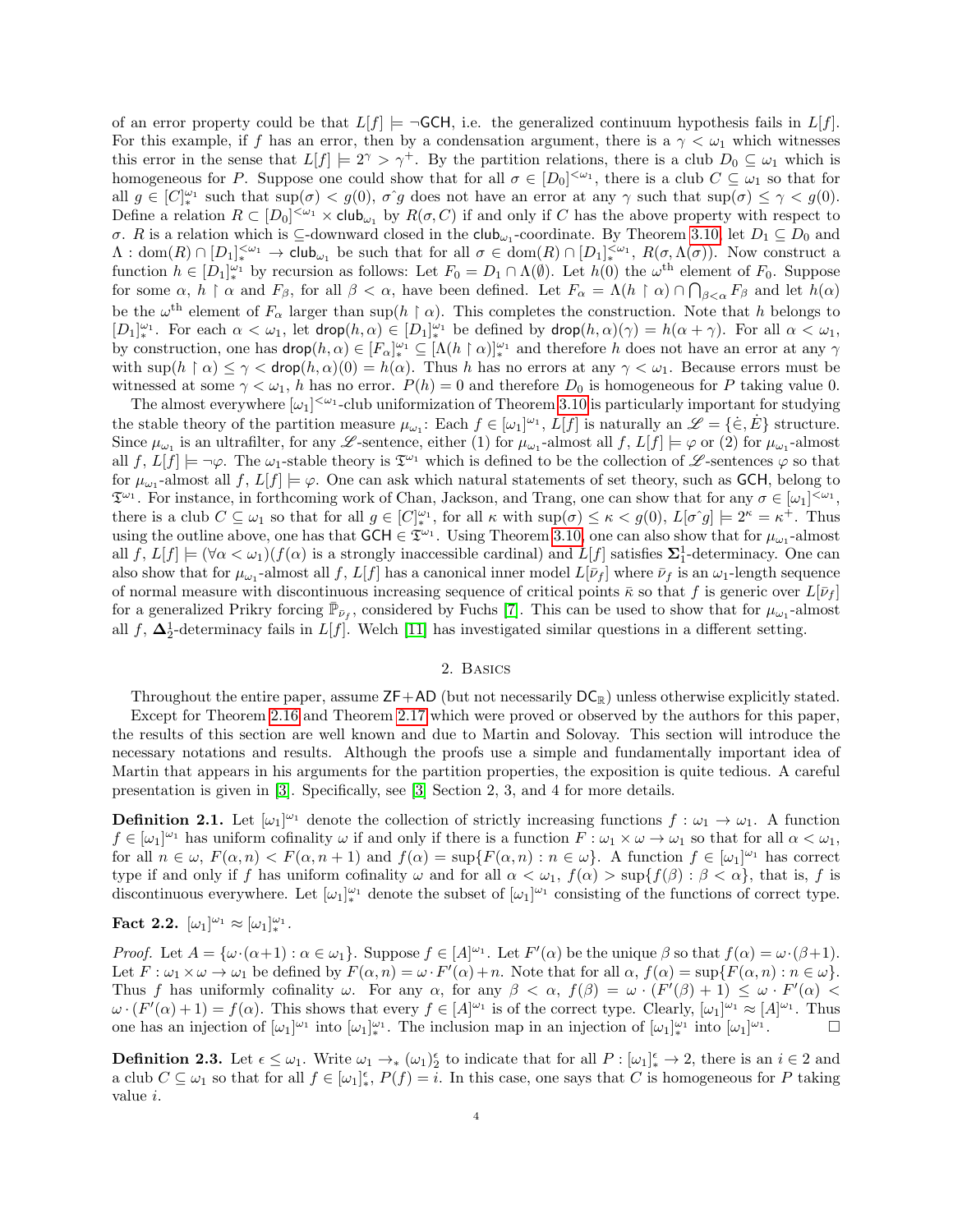Fact 2.4. (Martin; [\[8\]](#page-15-10) Theorem 12.2, [\[3\]](#page-15-0) Corollary 4.10 and 4.27) For all  $\epsilon \leq \omega_1$ ,  $\omega_1 \rightarrow_{\ast} (\omega_1)^{\epsilon}$ .

**Definition 2.5.** For  $\epsilon \leq \omega_1$ , let  $\mu_{\epsilon}$  denote the collection of  $X \subseteq [\omega_1]_{*}^{\epsilon}$  so that there exists a club  $C \subseteq \omega_1$ so that  $[C]_{*}^{\epsilon} \subseteq X$ . As a consequence of  $\omega_1 \to_{*} (\omega_1)_2^{\omega_1}$ ,  $\mu_{\epsilon}$  is a countably complete ultrafilter on  $[\omega_1]_{*}^{\epsilon}$  for all  $\epsilon \leq \omega_1$ .

<span id="page-4-2"></span>**Definition 2.6.** Let  $\pi : \omega \times \omega \to \omega$  be a bijection. If  $R \subseteq \omega \times \omega$ , then  $x \in \omega$  codes R if and only if  $(a, b) \in R \Leftrightarrow x(\pi(a, b)) = 0$ . This gives a coding of binary relations on  $\omega$  by elements of R. For each  $x \in \mathbb{R}$ , field(x) is the set of n so that there exists some m such that  $x(\pi(m,n)) = 0$  or  $x(\pi(n,m)) = 0$ .

Let WO denote the set of reals coding wellorderings on subsets of  $\omega$ . If  $w \in WO$ , then  $\lt_w$  refers to the wellordering on field(w) coded by w. For each  $w \in WO$  and  $\alpha < \text{ot}(w)$ , let  $n^w_\alpha$  be the element of field(w) which has rank  $\alpha$  according to  $\lt_w$ . For each  $\alpha \lt \omega_1$ , let  $WO_\alpha = \{w \in WO : ot(w) = \alpha\}$ . Similarly, one can define  $\rm{WO}_{\leq \alpha}$ ,  $\rm{WO}_{\leq \alpha}$ , and  $\rm{WO}_{\leq \alpha}$ . Note that WO is  $\Pi_1^1$ . For each  $\alpha < \omega_1$ ,  $\rm{WO}_{>\alpha}$  and  $\rm{WO}_{\geq \alpha}$  are  $\Pi_1^1$ ; and  $\text{WO}_{\alpha}$ ,  $\text{WO}_{\leq \alpha}$ , and  $\text{WO}_{\leq \alpha}$  are  $\Delta_1^1$ .

Fact 2.7. ([\[3\]](#page-15-0) Fact 4.3) Suppose  $\tau$  is a Player 2 strategy with the property that for all  $x \in WO$ ,  $\tau(x) \in WO$ and  $\text{ot}(\tau(x)) > \text{ot}(x)$ . Let  $C_{\tau} = \{\eta < \omega_1 : (\forall w)(w \in \text{WO}_{\leq \eta} \Rightarrow \tau(w) \in \text{WO}_{\leq \eta})\}\.$  Then  $C_{\tau}$  is a club.

**Definition 2.8.** Let clubcode<sub> $\omega_1$ </sub> denote the collection  $\tau \in \mathbb{R}$  so that  $\tau$  is a Player 2 strategy with the property that for all  $w \in \text{WO}$ ,  $\tau(w) \in \text{WO}$  and  $\text{ot}(\tau(w)) > \text{ot}(w)$ . Note that  $\text{clubcode}_{\omega_1}$  is a  $\Pi_2^1$  set.

<span id="page-4-3"></span>**Fact 2.9.** (Solovay, [\[3\]](#page-15-0) Fact 4.6) Suppose C is a club. There is a  $\tau \in$  clubcode<sub> $\omega_1$ </sub> so that  $C_{\tau} \subseteq C$ .

<span id="page-4-1"></span>Fact 2.10. ([\[3\]](#page-15-0) Fact 4.7) Suppose  $A \subseteq$  clubcode<sub> $\omega_1$ </sub> is  $\Sigma_1^1$ . Then one can find a club C uniformly in A (as a set; e.g. not depending on any  $\Sigma^1_1$  representation of A) so that for all  $\tau \in A$ ,  $C \subseteq C_{\tau}$ .

<span id="page-4-4"></span>**Definition 2.11.** A function  $\Phi : [\omega_1]_{*}^{\omega_1} \to \omega_1$  is continuous if and only if for all  $f \in [\omega_1]_{*}^{\omega_1}$ , there is some  $\alpha < \omega_1$  so that for all  $g \in [\omega_1]_*^{\omega_1}$ , if  $g \restriction \alpha = f \restriction \alpha$ , then  $\Phi(g) = \Phi(f)$ .

If one gives  $[\omega_1]_*^{\omega_1}$  the topology generated by  $N_s = \{f \in [\omega_1]_*^{\omega_1} : s \subset f\}$  for each  $s \in [\omega_1]_*^{<\omega_1}$ , then  $\Phi$  is continuous in the above sense if and only if it is continuous in the topological sense with the range  $\omega_1$  given the discrete topology.

 $\Phi : [\omega_1]_{*}^{\omega_1} \to \omega_1$  is continuous almost everywhere if and only if there is a club  $C \subseteq \omega_1$  so that  $\Phi$  is continuous on  $[C]_{*}^{\omega_1}$ ; that is, for all  $f \in [C]_{*}^{\omega_1}$ , there exists an  $\alpha$  so that for all  $g \in [C]_{*}^{\omega_1}$  with  $g \upharpoonright \alpha = f \upharpoonright \alpha$ ,  $\Phi(q) = \Phi(f).$ 

<span id="page-4-0"></span>**Definition 2.12.** Let BS denote a coding of bounded sequences in  $\omega_1$  by reals defined as follows. BS is the the collection of  $(x, y) \in \mathbb{R}^2$  so that

(i) 
$$
x \in \text{WO}
$$
.

(ii) For all  $n \in \text{field}(x)$ ,  $y_n \in \text{WO}$ .

(iii) For all  $m, n \in \text{field}(x)$ ,  $m \leq_x n$  if and only if  $\text{ot}(y_m) < \text{ot}(y_n)$ , where  $y_m$  is the  $m^{\text{th}}$ -section of y defined by  $y_m(k) = y(\pi(m, k)).$ 

Note that BS is  $\Pi_1^1$ . For each  $(x, y) \in BS$ , let  $\sigma_{(x,y)} : \text{ot}(x) \to \omega_1$  be defined by  $\sigma_{(x,y)}(\alpha) = \text{ot}(y_{n^x_{\alpha}})$ . Observe that for every  $\sigma \in [\omega_1]^{<\omega_1}$ , there is some  $(x, y) \in \mathsf{BS}$  so that  $\sigma_{(x, y)} = \sigma$ .

**Definition 2.13.** Let  $\kappa$  be a regular cardinal and  $\lambda \leq \kappa$  be an ordinal. A good coding system for  $\lambda \kappa$  consists of Γ, decode, and  $\mathsf{GC}_{\beta,\gamma}$  for each  $\beta < \lambda$  and  $\gamma < \kappa$  with the following properties:

- (1)  $\Gamma$  is a (boldface) pointclass closed under  $\exists^{\mathbb{R}}$ . Let  $\check{\Gamma}$  denote the dual pointclass. Let  $\Delta = \Gamma \cap \check{\Gamma}$ .
- (2) decode :  $\mathbb{R} \to \mathscr{P}(\lambda \times \kappa)$ . For all  $f \in \lambda_{\kappa}$ , there is some  $x \in \mathbb{R}$  so that decode $(x) = f$ .
- (3) For all  $\beta < \lambda$  and  $\gamma < \kappa$ ,  $\mathsf{GC}_{\beta,\gamma} \subseteq \mathbb{R}$ ,  $\mathsf{GC}_{\beta,\gamma} \in \Delta$ , and  $\mathsf{GC}_{\beta,\gamma}$  has the property that  $x \in \mathsf{GC}_{\beta,\gamma}$  if and only if

 $\mathsf{decode}(x)(\beta, \gamma) \land (\forall \gamma' < \kappa)(\mathsf{decode}(x)(\beta, \gamma') \Rightarrow \gamma = \gamma').$ 

For each  $\beta < \lambda$ , let  $\mathsf{GC}_{\beta} = \bigcup_{\gamma < \kappa} \mathsf{GC}_{\beta,\gamma}$ .

- (4) (Boundedness property) Suppose  $A \in \exists^{\mathbb{R}} \Delta$  and  $A \subseteq \mathsf{GC}_{\beta}$ , then there exists some  $\delta < \kappa$  so that  $A\subseteq\bigcup_{\gamma<\delta}\mathsf{GC}_{\beta,\gamma}.$
- (5)  $\Delta$  is closed under less than  $\kappa$  wellordered unions.

Let  $GC = \bigcap_{\beta < \lambda} GC_{\beta}$ . Note that if  $x \in GC$ , then  $decode(x)$  is the graph of a function in  $\lambda_{\kappa}$ . If  $x \in GC$ , then one will use function notation such as  $\mathsf{decode}(x)(\beta) = \gamma$  to indicate  $(\beta, \gamma) \in \mathsf{decode}(x)$ .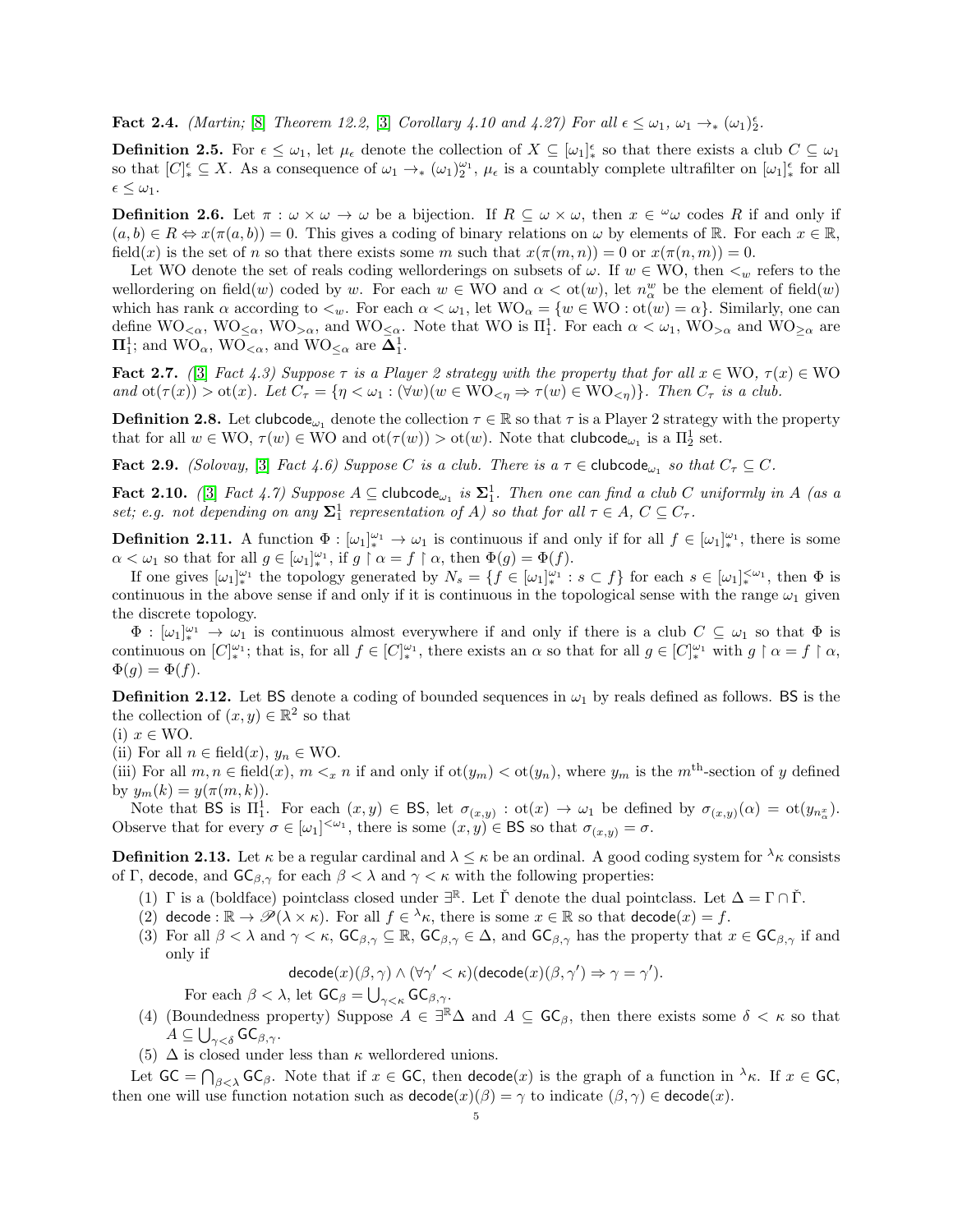**Definition 2.14.** Suppose  $\kappa$  is a regular cardinal and  $\lambda$  is such that  $\omega \cdot \lambda \leq \kappa$ . Suppose  $f \in \omega \cdot \lambda_{\kappa}$ . Let block:  $\omega \cdot \lambda_{\kappa} \to \lambda_{\kappa}$  be defined by block $(f)(\alpha) = \sup\{f(\omega \cdot \alpha + k) : k \in \omega\}$ . Thus block $(f)$  is the function returning the supremum of each  $\omega\text{-block.}$ 

Suppose  $f, g \in \omega \cdot \lambda_{\kappa}$ . Let joint :  $\omega \cdot \lambda_{\kappa} \times \omega \cdot \lambda_{\kappa} \to \lambda_{\kappa}$  be defined by

 $\text{joint}(f, g)(\alpha) = \sup\{f(\omega \cdot \alpha + k), g(\omega \cdot \alpha + k) : k \in \omega\} = \max\{\text{block}(f)(\alpha), \text{block}(g)(\alpha)\}.$ 

**Theorem 2.15.** (Martin, [\[3\]](#page-15-0) Theorem 3.7) Suppose  $\lambda$ ,  $\kappa$  are ordinals such that  $\omega \cdot \lambda \leq \kappa$ . Suppose there is a good coding system  $(\Gamma, \text{decode}, \text{GC}_{\beta, \gamma} : \beta < \omega \cdot \lambda, \gamma < \kappa)$  for  $\omega \cdot \lambda \kappa$ . Then  $\kappa \to_{\ast} (\kappa)_{2}^{\lambda}$  holds.

<span id="page-5-0"></span>**Theorem 2.16.** ([\[3\]](#page-15-0) Theorem 3.8) (Almost everywhere uniformization on good codes) Let  $\kappa$  be a regular cardinal and  $\lambda \leq \kappa$ . Let  $(\Gamma, \text{decode}, \text{GC}_{\beta, \gamma} : \beta < \omega \cdot \lambda, \gamma < \kappa)$  be a good coding system for  $\omega \cdot \lambda \kappa$ . Let  $R \subseteq [\kappa]_*^{\lambda} \times \mathbb{R}$  be a relation.

Then there is a club  $C \subseteq \kappa$  and a Lipschitz continuous function  $F : \mathbb{R} \to \mathbb{R}$  so that for all  $x \in \mathsf{GC}$  with  $\mathsf{decode}(x) \in [C]^{\omega \cdot \lambda} \; \textit{and} \; \mathsf{block}(\mathsf{decode}(x)) \in [C]_*^\lambda \cap \mathsf{dom}(R), \; R(\mathsf{block}(\mathsf{decode}(x)), F(x)).$ 

One application of Theorem [2.16](#page-5-0) is that under certain conditions large fragments of functions can be absorbed into inner models containing all reals.

<span id="page-5-1"></span>**Theorem 2.17.** ([\[3\]](#page-15-0) Theorem 3.9) Let  $\kappa$  be a regular cardinal and  $\lambda \leq \kappa$ . Suppose (Γ, decode,  $\mathsf{GC}_{\beta,\gamma}$ :  $\beta$  <  $\lambda, \gamma < \kappa$ ) is a good coding system for  $\lambda \kappa$ . Let  $M \models$  AD be an inner model containing all the reals and within M,  $(\Gamma, \text{decode}, \text{GC}_{\beta, \gamma} : \beta < \lambda, \gamma < \kappa)$  is a good coding system.

Then for any  $\Phi : [\kappa]^{\lambda} \to \kappa$ , there is a club D, necessarily in M by the coding lemma, so that  $\Phi \restriction [D]_{*}^{\lambda} \in M$ .

**Definition 2.18.** Let  $\kappa$  be a regular cardinal and  $\lambda \leq \kappa$ .  $\kappa$  is  $\lambda$ -reasonable if and only if there is a good coding system for  $\lambda_{\kappa}$ .

**Theorem 2.19.** (Martin, [\[3\]](#page-15-0) Fact 4.9, Theorem 4.18, and Theorem 4.26) For any  $\lambda \leq \omega_1$ ,  $\omega_1$  is  $\lambda$ -reasonable.

<span id="page-5-2"></span>Remark 2.20. One can check that for  $\lambda < \omega_1$ , the natural good coding system for  $\omega \cdot \lambda_{\omega_1}$  (given by BS as in Definition [2.12\)](#page-4-0) has the property that for any  $f \in [\omega_1]^{\lambda}$ , the collection of  $x \in \mathsf{GC}$  with block(decode $(x)$ ) = f is  $\Delta_1^1$ . See [\[3\]](#page-15-0) Fact 4.12.

## 3. Club Uniformization

**Definition 3.1.** Let  $\text{club}_{\omega_1}$  denote the collection of club subsets of  $\omega_1$ . Let  $R \subseteq [\omega_1]_{*}^{<\omega_1} \times \text{club}_{\omega_1}$ . If  $\sigma \in [\omega_1]_*^{<\omega_1}$ , then let  $R_{\sigma} = \{C \in \mathsf{club}_{\omega_1} : R(\sigma, C)\}.$  Let  $\mathrm{dom}(R) = \{\sigma \in [\omega_1]_*^{<\omega_1} : R_{\sigma} \neq \emptyset\}.$  A function  $F: \mathsf{dom}(R) \to \mathsf{club}_{\omega_1}$  is a uniformization for R if and only if for all  $\sigma \in \mathsf{dom}(R)$ ,  $R(\sigma, F(\sigma))$ . R is  $\subseteq$ downward closed if and only if for all  $\sigma \in [\omega_1]_{*}^{<\omega_1}$  and for all  $C \subseteq D$  with  $C, D \in \mathsf{club}_{\omega_1}, R(\sigma, D)$  implies  $R(\sigma, C)$ .

 $[\omega_1]_*<sup>{\omega_1} \times \omega_1</sup>$ -club uniformization is the statement that every  $R \subseteq [\omega_1]_*<sup>{\omega_1} \times</sup>$ club<sub> $\omega_1$ </sub> which is  $\subseteq$ -downward closed has a uniformization. Almost everywhere  $[\omega_1]_*^{\leq \omega_1}$ -club uniformization is the statement that for every  $R \subseteq$  $[\omega_1]_*<sup>{\omega_1}</sup> \times \text{club}_{\omega_1}$  which is  $\subseteq$ -downward closed, there is a club  $C \subseteq \omega_1$  so that the relation  $R \cap ([C]_{*}<sup>{\omega_1}</sup> \times \text{club}_{\omega_1})$ has a uniformization.

The primary purpose of this section is to establish the almost everywhere  $[\omega_1]_{*}^{<\omega_1}$ -club uniformization, which will be applied in the next section to establish continuity results. As a warmup, the following is a simple form of club uniformization.

**Definition 3.2.** Let  $\alpha < \omega_1$ . Let  $R \subseteq [\omega_1]_*^{\alpha} \times \text{club}_{\omega_1}$  be a  $\subseteq$ -downward closed relation. A uniformization for R is a function  $F: dom(R) \to club_{\omega_1}$  so that for all  $\sigma \in dom(R)$ ,  $R(\sigma, F(\sigma))$ .  $[\omega_1]_{*}^{\alpha}$ -club uniformization is the statement that every  $R \subseteq [\omega_1]^{\alpha}_* \times \text{club}_{\omega_1}$  which is  $\subseteq$ -downward closed has a uniformization. Almost everywhere  $[\omega_1]_*^{\alpha}$ -club uniformization is the statement that for every  $R \subseteq [\omega_1]_*^{\alpha} \times$ club<sub> $\omega_1$ </sub> which is  $\subseteq$ -downward closed, there is a club  $C \subseteq \omega_1$  so that  $R \cap ([C]_*^{\alpha} \times \text{club}_{\omega_1})$  has a uniformization.

<span id="page-5-3"></span>**Theorem 3.3.** Let  $\alpha < \omega_1$ . Almost everywhere  $[\omega_1]_{*}^{\alpha}$ -club uniformization holds.

*Proof.* Let  $(\Sigma_1^1, \text{decode}, \text{GC}_{\beta, \gamma}: \beta < \alpha, \gamma < \omega_1)$  be the natural good coding system for  $\omega \alpha_1$  which satisfies the property mentioned in Remark [2.20](#page-5-2) or [\[3\]](#page-15-0) Fact 4.12. Fix  $R \subseteq [\omega_1]_*^{\alpha} \times \text{club}_{\omega_1}$  which is  $\subseteq$ -downward closed. Let  $S \subseteq [\omega_1]^{\alpha} \times$  clubcode<sub> $\omega_1$ </sub> be defined by  $S(f, z)$  if and only if  $R(f, C_z)$ . By Theorem [2.16,](#page-5-0) there is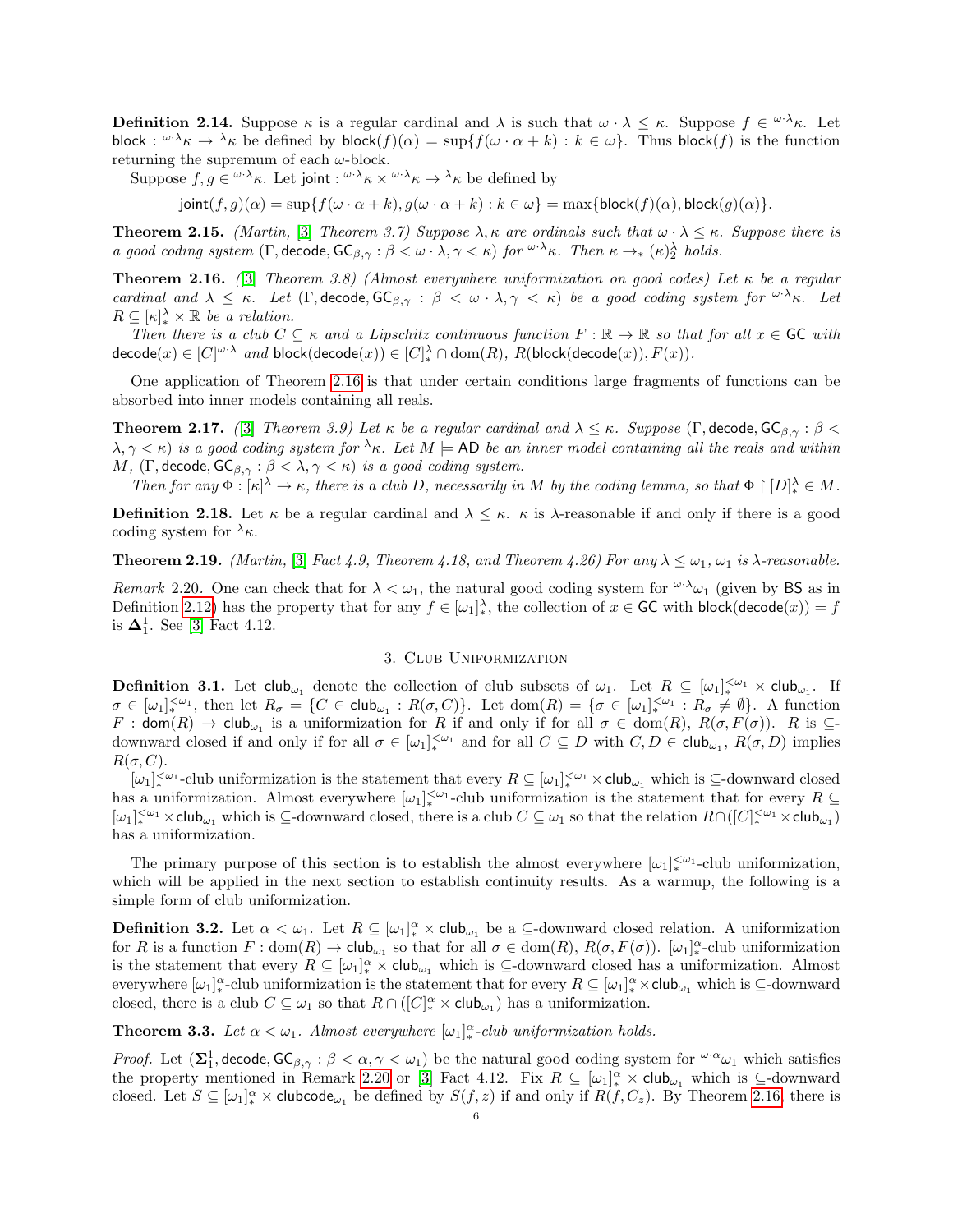a Lipschitz continuous function  $F : \mathbb{R} \to \mathbb{R}$  and a club C so that for all  $x \in \mathsf{GC}$  with  $\mathsf{decode}(x) \in [C]^{\omega \cdot \alpha}$  and  $block(decode(x)) \in dom(S), S(block(decode(x)), F(x)).$  Let D be the set of limit points of C. Remark [2.20](#page-5-2) implies that for all  $f \in \text{dom}(R) \cap [D]_*^{\alpha}$ , the set  $K_f = \{x \in \mathbb{R} : \text{decode}(x) \in [C]_*^{\omega \cdot \alpha} \land \text{block}(\text{decode}(x)) = f\}$ is  $\Delta_1^1$ . Thus  $F[K_f]$  is a  $\Sigma_1^1$  subset of clubcode<sub> $\omega_1$ </sub>. By Fact [2.10,](#page-4-1) there is a club  $C_f$  obtained uniformly from  $F[K_f]$  (and hence obtained uniformly from f) so that  $C_f \subseteq C_z$  for all  $z \in F[K_f]$ . Since for any  $z \in F[K_f], R(f, C_z)$  and R is  $\subseteq$ -downward closed,  $R(f, C_f)$ . Thus the function mapping f to  $C_f$  defined by the procedure above is a uniformization for R on  $\text{dom}(R) \cap [D]_*^{\alpha}$ .

Note that Theorem [3.3](#page-5-3) uses only a boundedness principle. It does not use uniformization or any other consequences of scales. This is in contrast to the argument of Theorem [3.10](#page-8-0) for the almost everywhere  $[\omega_1]_*<sup>{\omega_1}</sup>$ -club uniformization which seems to require the relevant relations to be Suslin or uniformizable.

**Definition 3.4.** Let  $\alpha < \omega_1$ , let  $s \in \{\omega_\alpha\}$ . Let  $N_s^\alpha = \{f \in \omega_\alpha : s \subset f\}$ .  $\omega_\alpha$  is given the topology generated by  $N_s^{\alpha}$ , and  $\omega_{\alpha}$  is homeomorphic to  $\omega_{\omega}$ . The concepts of meagerness, comeagerness, and nonmeagerness can be defined as usual.

Under AD, a wellordered intersection of comeager subsets of  $\alpha$  is a comeager subset of  $\alpha$ . Note that the set  $\text{surj}_{\alpha} = \{f \in {}^{\omega}\alpha : f : \omega \to \alpha \text{ is a surjection}\}\$ is a comeager subset of  ${}^{\omega}\alpha$ .

The following is the simple generic coding function for  $\omega_1$ .

<span id="page-6-1"></span>**Fact 3.5.** There is a function  $\mathfrak{G}: \omega_1 \to \mathbb{W}$  so that for any  $\alpha < \omega_1$ , if  $f \in \text{surj}_{\alpha}$ , then  $\text{ot}(\mathfrak{G}(f)) = \alpha$ .

*Proof.* For any  $f \in \omega_{\omega_1}$ , let  $A_f = \{n \in \omega : (\forall m)(f(n) = f(m) \Rightarrow n \leq m)\}\.$  Let  $\mathfrak{G}(f)$  code a binary relation with domain  $A_f$  by letting  $m <_{\mathfrak{G}(f)} n$  if and only if  $f(m) < f(n)$ . It is clear that  $\mathfrak{G}(f) \in WO$  and if  $f \in \text{surj}_{\alpha}$ , then  $\text{ot}(\mathfrak{G}(f)) = \alpha$ .

<span id="page-6-2"></span>**Fact 3.6.** There is a function  $H : [\omega_1]^{<\omega_1} \times WO \rightarrow BS$  with the property that for all  $\sigma \in [\omega_1]^{<\omega_1}$  and for all  $w \in WO$  so that  $ot(w) = sup(\sigma) + 2$ ,  $H(\sigma, w)$  codes  $\sigma$ , that is,  $\sigma_{H(\sigma, w)} = \sigma$  (in the notation of Definition [2.12\)](#page-4-0).

Proof. Fix  $\sigma \in [\omega_1]^{<\omega_1}$ . If  $w \in WO$  and  $ot(w) \neq sup(\sigma)+2$ , then let  $H(\sigma, w)$  be some fixed element of BS as this case is insignificant. Now assume  $\text{ot}(w) = \sup(\sigma) + 2$ . Observe that  $\text{length}(\sigma) < \sup(\sigma) + 2$ . Canonically from w and  $\sigma$ , one will produce  $(x, y) \in BS$  as follows: Let  $x \in WO$  (which is produced canonically from w and  $\sigma$ ) code a relation on  $\omega$  whose field is  $\{n \in \text{field}(w) : n \leq_w n_{\text{length}(\sigma)}^w\}$  (here the notation comes from Definition [2.6\)](#page-4-2) and for  $m, n \in \text{field}(x), m \leq x n$  if and only if  $m \leq w n$ . Then  $\text{ot}(x) = \text{length}(\sigma)$ .

Similarly, produce y canonically from w and  $\sigma$  as follows: Fix a  $k \in \omega$ . If  $k \notin \text{field}(x)$ , then let  $y_k = 0$ , the constant 0 sequence. If  $k \in \text{field}(x)$ , then let  $\alpha < \text{length}(\sigma)$  so that  $k = n_{\alpha}^w$ . Let  $y_k$  be the unique real coding a binary relation such that  $\text{field}(y_k) = \{n \in \text{field}(w) : n \leq_w n_{\sigma(\alpha)}^w\}$  and for all  $m, n \in \text{field}(y_k)$ ,  $m \leq_{y_k} n \Leftrightarrow m \leq_w n$ . Then  $y_k \in WO$  and  $ot(y_k) = \sigma(\alpha)$ . Let  $y \in \mathbb{R}$  be such that for all  $k \in \omega$ , the  $k^{\text{th}}$ section of y is  $y_k$ . Thus  $(x, y) \in \text{BS}$  and  $\sigma_{(x, y)} = \sigma$ . Let  $H(\sigma, w) = (x, y)$ .

<span id="page-6-0"></span>**Theorem 3.7.** Assume  $\mathsf{ZF}$  and all sets of reals have the Baire property. Let  $R \subseteq [\omega_1]^{<\omega_1} \times \mathsf{club}_{\omega_1}$  be a ⊂-downward closed relation. Define  $\tilde{R} \subseteq \mathbb{R} \times \mathbb{R} \times \mathbb{R}$  (which is the coded version of R) by

 $\tilde{R}(x, y, z) \Leftrightarrow (x, y) \in \text{BS} \land z \in \text{clubcode}_{\omega_1} \land R(\sigma_{(x, y)}, C_z).$ 

Consider  $\tilde{R}$  as a binary relation on  $BS \times$  clubcode<sub> $\omega_1$ </sub>. Suppose there is a  $J : dom(\tilde{R}) \to$  clubcode<sub> $\omega_1$ </sub> which is a uniformization for  $\tilde{R}$ . Then there is an  $F : dom(R) \to club_{\omega_1}$  which is a uniformization for R.

Thus  $ZF + AD_{\mathbb{R}}$  proves  $[\omega_1]^{<\omega_1}$ -club uniformization.

*Proof.* Fix  $\sigma \in \text{dom}(R)$ . The club  $F(\sigma)$  will be defined in the following:

Recall  $\mathfrak G$  is the simple generic coding function from Fact [3.5](#page-6-1) and H is the function from Fact [3.6.](#page-6-2) Let  $A = \sup_{\sigma \in \mathcal{A}} \mathcal{A}$ . As observed earlier, A is comeager as a subset of  $\omega(\sup(\sigma) + 2)$ . Let  $O : A \to \text{clubcode}_{\omega_1}$ be defined by  $O(f) = J(H(\sigma, \mathfrak{G}(f)))$ . Note that  $\mathfrak{G}(f) \in WO_{sup(\sigma)+2}$  for all  $f \in A$ . Therefore for all  $f \in A$ ,  $H(\sigma, \mathfrak{G}(f)) \in \text{BS}$  and codes  $\sigma$ . Since J is a uniformization for  $\tilde{R}$ ,  $\tilde{R}(H(\sigma, \mathfrak{G}(f)), O(f))$  holds for all  $f \in A$ . The key observation is that for any  $f \in A$ ,  $O(f) \in \text{clubcode}_{\omega_1}$  and  $R(\sigma, C_{O(f)})$ .

For any club C, let  $\text{enum}_C : \omega_1 \to C$  be the increasing enumeration of C. For each  $\gamma < \omega_1$ , let  $K(\gamma)$  be the least  $\delta < \omega_1$  so that for comeagerly many  $f \in A$  (in the topological space  $\omega(\sup(\sigma) + 2)$ ), enum $C_{O(f)}(\gamma) < \delta$ .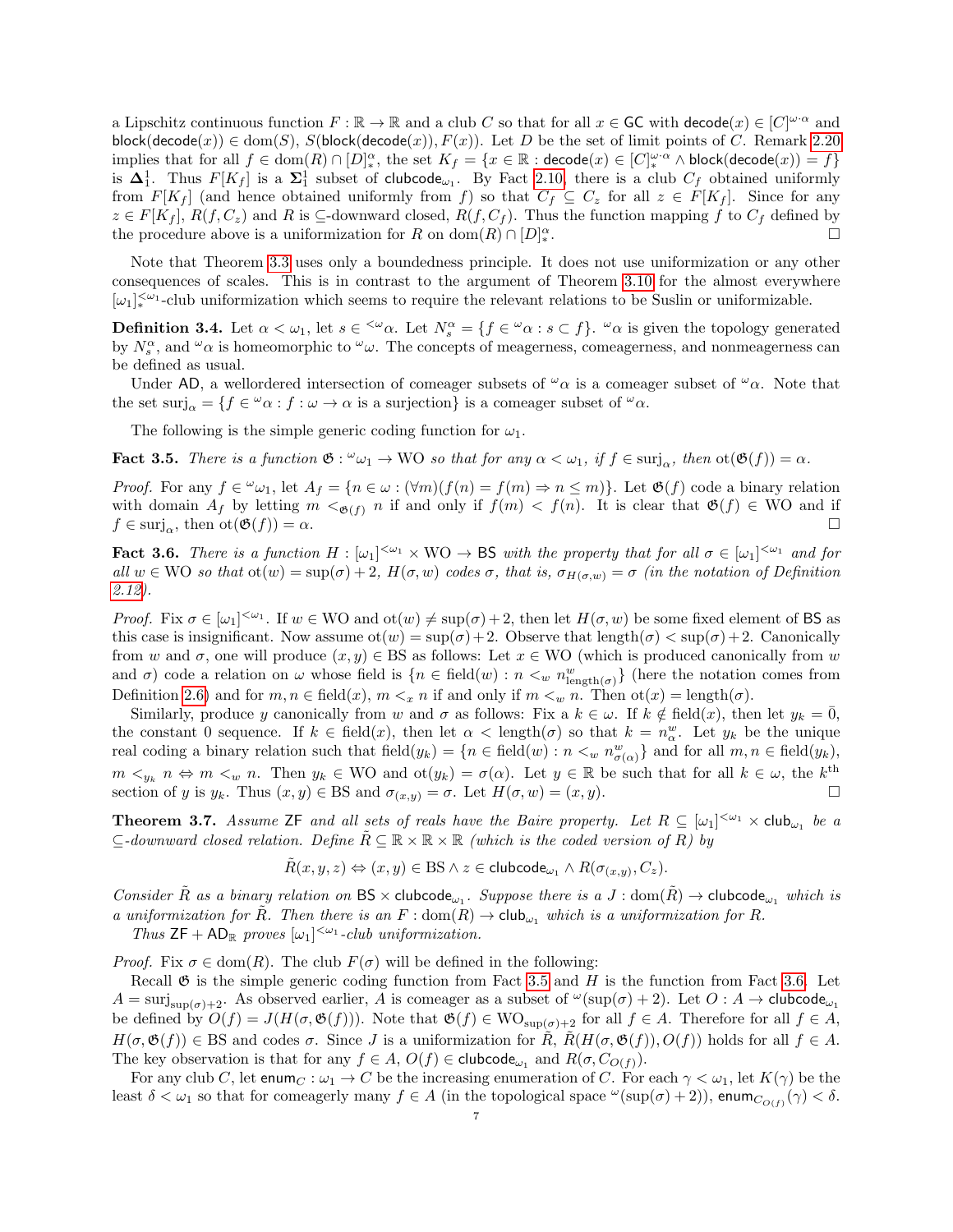Claim 1: K is a well-defined function.

To see this: Fix  $\gamma$ . For each  $\epsilon < \omega_1$ , let  $T_{\epsilon} = \{f \in A : \mathsf{enum}_{C_{O(f)}}(\gamma) = \epsilon\}$  and  $T_{\geq \epsilon} = \{f \in A : \mathsf{num}_{C_{O(f)}}(\gamma) = \epsilon\}$ enum $C_{O(f)}(\gamma) \ge \epsilon$ . For the sake of contradiction, suppose  $K(\gamma)$  is not defined. Then for all  $\epsilon < \omega_1$ ,  $T_{\ge \epsilon}$  is nonmeager. Since  $A = T_{\geq 0} = \bigcup_{\epsilon \geq 0} T_{\epsilon}$  is comeager and wellordered unions of meager sets are meager (by the Baire property for all sets of reals), there exists some  $\epsilon < \omega_1$  so that  $T_{\epsilon}$  is nonmeager. Let  $\epsilon_0$  be the least  $\epsilon$ so that  $T_{\epsilon}$  is nonmeager. Suppose  $\beta < \omega_1$  and  $\epsilon_{\alpha}$  has been defined for all  $\alpha < \beta$ . Let  $\zeta = \sup{\{\epsilon_{\alpha} : \alpha < \beta\}}$ . Since by assumption  $T_{\geq \zeta} = \bigcup_{\epsilon \geq \zeta} T_{\epsilon}$  is nonmeager and wellordered unions of meager sets are meager, there is an  $\epsilon \geq \zeta$  so that  $T_{\epsilon}$  is nonmeager. Let  $\epsilon_{\beta}$  be the least  $\epsilon \geq \zeta$  so that  $T_{\epsilon}$  is nonmeager. This defines a sequence  $\langle \epsilon_\beta : \beta < \omega_1 \rangle$  so that  $\langle T_{\epsilon_\beta} : \beta < \omega_1 \rangle$  is an uncountable collection of disjoint nonmeager sets. Since all sets of reals have the Baire property, this violates the countable chain condition of the topology on  $\omega(\sup(\sigma) + 2)$ . This completes the proof of Claim 1.

Let  $D = \{ \eta < \omega_1 : (\forall \nu < \eta) (K(\nu) < \eta) \}.$  Note that since for any club  $C \subseteq \omega_1$ , enum $C(\gamma) \geq \gamma$ , one can conclude that  $K(\gamma) > \gamma$ . Also if  $\gamma \leq \gamma'$ ,  $K(\gamma) \leq K(\gamma')$ . Let  $\epsilon < \omega_1$ . Let  $\alpha_0 = \epsilon$ . Let  $\alpha_{n+1} = K(\alpha_n)$ . Hence  $\alpha_{n+1} > \alpha_n$ . Let  $\alpha = \sup{\{\alpha_n : n \in \omega\}}$ . Note that for all  $\nu < \alpha$ ,  $\nu < \alpha_n$  for some n. Then one has  $K(\nu) \leq K(\alpha_n) = \alpha_{n+1} < \alpha$ . Thus  $\alpha \in D$  and  $\epsilon < \alpha$ . This shows that D is unbounded. D is clearly closed. Claim 2:  $R(\sigma, D)$ .

To see this: Let  $\eta \in D$ . For each  $\beta < \eta$ , let  $F_{\beta}^{\eta} = \{f \in A : \text{enum}_{C_{O(f)}}(\beta) < \eta\}$ . Since  $\eta \in D$ , for all  $\beta < \eta$ ,  $K(\beta) < \eta$ . So the set of  $f \in A$  so that enum $C_{O(f)}(\beta) < K(\beta) < \eta$  is comeager, i.e.  $F_{\beta}^{\eta}$  is comeager. Then  $Y^{\eta} = \bigcap_{\beta \leq \eta} F_{\beta}^{\eta}$  is a comeager set. For all  $f \in Y^{\eta}$ , for all  $\beta < \eta$ ,  $\beta \leq$  enum $_{C_{O(f)}}(\beta) < \eta$ . Since  $C_{O(f)}$  is a club,  $\eta \in C_{O(f)}$ . It has been shown that if  $\eta \in D$ , then Y<sup>n</sup> has the property that for all  $f \in Y^{\eta}$ ,  $\eta \in C_{O(f)}$ . Let  $Y = \bigcap_{\eta \in D} Y^{\eta}$ . Since wellordered intersection of comeager sets are comeager, Y is comeager. Pick an  $f \in Y$ . For any  $\eta \in D$ ,  $f \in Y^{\eta}$ . So  $\eta \in C_{O(f)}$ . Thus  $D \subseteq C_{O(f)}$ . Since  $R(\sigma, C_{O(f)})$  holds and R is  $\subseteq$ -downward closed,  $R(\sigma, D)$ . This completes the proof of Claim 2.

Note that D was produced uniformly from  $\sigma$  by the procedure above. So finally, let  $F(\sigma) = D$ . This defines  $F: dom(R) \to club_{\omega_1}$ . F is a uniformization for R.

Now assume  $AD_{\mathbb{R}}$ . This implies  $AD$  and hence all set of reals has the Baire property. Moreover, the uniformization J for R exists since  $AD_R$  proves uniformization for all relations on  $\mathbb{R}\times\mathbb{R}$ . Club uniformization follows from the first part of the theorem.

For  $\alpha < \omega_1$ , let  $BS_{\alpha}$  be the subset of BS coding elements of  $[\omega_1]^{\alpha}$ .

**Corollary 3.8.** Assume ZF and all sets of reals have the Baire property. Let  $\alpha < \omega_1$ . Let  $R \subseteq [\omega_1]_*^{\alpha} \times \text{club}_{\omega_1}$ be a  $\subseteq$ -closed relation. Define  $R \subseteq \mathbb{R} \times \mathbb{R} \times \mathbb{R}$  by

 $\tilde{R}(x, y, z) \Leftrightarrow (x, y) \in \mathsf{BS}_{\alpha} \land z \in \mathsf{clubcode}_{\omega_1} \land R(\sigma_{(x, y)}, C_z).$ 

Consider  $\tilde{R}$  as a relation on  $BS_{\alpha} \times$  clubcode<sub> $\omega_1$ </sub>. Suppose there is a  $J : dom(\tilde{R}) \to$  clubcode<sub> $\omega_1$ </sub> which is a uniformization for R. Then there is an  $F : dom(R) \to club_{\omega_1}$  which is a uniformization for R.

Thus  $AD_{\mathbb{R}}$  proves  $[\omega_1]^{\alpha}$ -club uniformization, for all  $\alpha < \omega_1$ .

<span id="page-7-0"></span>**Fact 3.9.** Assume  $ZF + AD$ . Then  $L(\mathbb{R}) \models AD$  (and even  $AD^+$ ) and  $L(\mathbb{R})$  does not satisfy  $[\omega_1]^\alpha$ -club uniformization (when  $\omega \leq \alpha < \omega_1$ ) or  $[\omega_1]^{<\omega_1}$ -club uniformization.

*Proof.* Work in  $L(\mathbb{R})$ . Consider the relation  $S \subseteq \mathbb{R} \times \text{club}_{\omega_1}$  defined by  $S(x, C)$  if and only if for all club  $D \subseteq C$ ,  $D \notin \text{HOD}_x$ .

First, one will show that  $dom(S) = \mathbb{R}$ . Fix an  $x \in \mathbb{R}$ . Since  $\omega_2$  is measurable in V, every wellordered sequence of elements of  $\mathscr{P}(\omega_1)$  has length less than  $\omega_2$ . Thus  $(\mathscr{P}(\omega_1))^{\text{HOD}_x}$  has cardinality less than  $\omega_2$ in  $L(\mathbb{R})$ . Let  $\langle C_\alpha : \alpha < \omega_1 \rangle$  be an enumeration of all club subsets of  $\omega_1$  which belong to HOD<sub>x</sub>. (This enumeration does not belong to  $HOD_x$ .) One will construct a club  $E \subseteq \omega_1$  as follows. Let  $E_0 = \emptyset$ . If  $\gamma$  is a limit ordinal and  $E_\nu$  has been defined for all  $\nu < \gamma$ , then let  $E_\gamma$  be the closure of  $\bigcup_{\nu < \gamma} E_\nu$ . Now suppose  $\gamma$ is an ordinal so that  $\langle \alpha_{\nu} : \nu < \gamma \rangle$  and the closed set  $E_{\gamma}$  has been defined with  $\alpha_{\nu} \notin E_{\gamma}$  for any  $\nu < \gamma$ . Let  $\alpha_{\gamma}$  be least element of  $C_{\gamma}$  greater than sup  $E_{\gamma}$ . Let  $E_{\gamma+1} = E_{\gamma} \cup \{\alpha_{\gamma}+1\}$ . Note that  $\alpha_{\gamma} \notin E_{\gamma+1}$ .

In the end, one has constructed a sequence  $\langle \alpha_{\gamma} : \gamma < \omega_1 \rangle$  and a sequence  $\langle E_{\gamma} : \gamma < \omega_1 \rangle$  so that for all  $\gamma < \omega_1, \, \alpha_\gamma \in C_\gamma$  and for all  $\nu < \gamma < \omega_1, \, \alpha_\nu \notin E_\gamma$ . Let  $E = \bigcup_{\gamma < \omega_1} E_\gamma$ . One can check that E is club and  $\alpha_{\gamma} \notin E$  for any  $\gamma < \omega_1$ . Now suppose there was a club D such that  $D \subseteq E$  and  $D \in \text{HOD}_x$ . Then there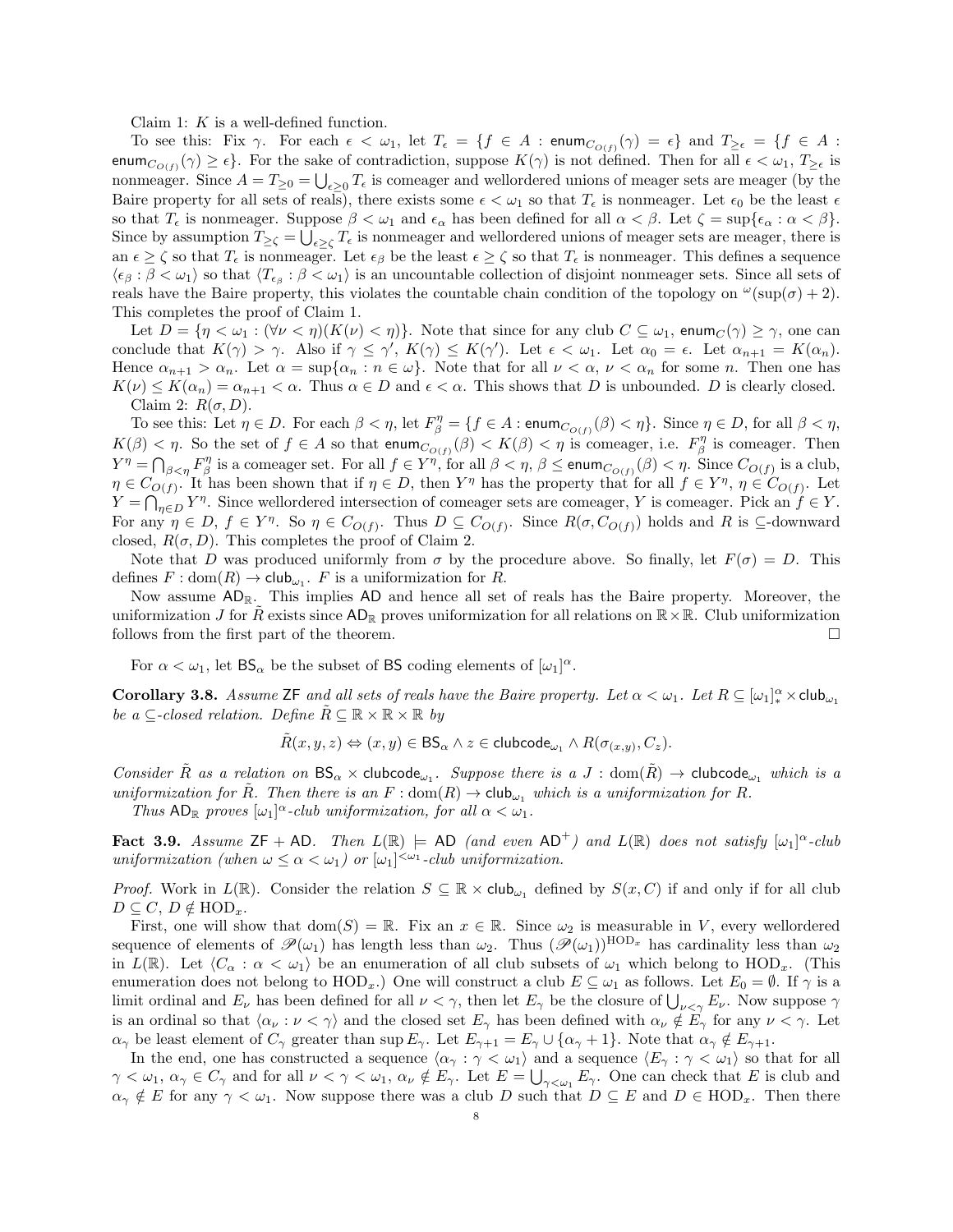is some  $\gamma < \omega_1$  so that  $D = C_{\gamma}$ . But  $\alpha_{\gamma} \notin D$  since  $\alpha_{\gamma} \notin E$ . But  $\alpha_{\gamma} \in C_{\gamma}$ . Hence  $D \neq C_{\gamma}$  which is a contradiction. This shows that  $E \subseteq \omega_1$  is a club subset with the property that E has no club subsets that belong to  $HOD_x$ . That is,  $S(x, E)$ . Since  $x \in \mathbb{R}$  was arbitrary, it has been shown that  $dom(S) = \mathbb{R}$ .

Observe that S is  $\subseteq$ -downward closed in the sense that for all  $x \in \mathbb{R}$ ,  $S(x, C)$  and  $D \subseteq C$ , then  $S(x, D)$ . Suppose there is a function  $F : \mathbb{R} \to \text{club}_{\omega_1}$  so that F uniformizes S. In  $L(\mathbb{R})$ , F is  $OD_z$  for some  $z \in \mathbb{R}$ . Since F is a uniformization,  $S(z, F(z))$ . Therefore  $F(z)$  is a club subset of  $\omega_1$  which is  $OD_z$  and thus  $F(z) \in \text{HOD}_{z}$ . This contradicts the definition of S.

Considering  $\mathbb R$  as  $[\omega]^\omega$ , the set of increasing sequences in  $\omega$ , define  $R \subseteq [\omega_1]^\omega \times \mathsf{club}_{\omega_1}$  by

$$
R(x, C) \Leftrightarrow (x \in \mathbb{R} \wedge S(x, C)) \vee (x \notin [\omega]^{\omega}).
$$

R can not be uniformized or else S could be uniformized. This shows  $[\omega_1]^\omega$ -club uniformization fails. Similar examples give the failure of  $[\omega_1]^\alpha$ -club uniformization for all  $\omega \leq \alpha < \omega_1$  and a failure of  $[\omega_1]^{<\omega_1}$ -club uniformization.

Thus almost everywhere  $[\omega_1]^{<\omega_1}$ -club uniformization is the best one can expect in AD alone. This is verified by the following result.

<span id="page-8-0"></span>**Theorem 3.10.** Almost everywhere  $[\omega_1]^{<\omega_1}$ -club uniformization holds: Let  $R \subseteq [\omega_1]^{<\omega_1}$   $\times$  club<sub> $\omega_1$ </sub> which is  $\subseteq$ -downward closed. Then there is a club  $D \subseteq \omega_1$  so that  $R \cap ([D]_{*}^{< \omega_1} \times \text{club}_{\omega_1})$  has a uniformization.

*Proof.* Suppose  $D \subseteq \omega_1$  is a club. Let  $BS^D$  denote the subset of BS which code elements of  $[D]_{*}^{<\omega_1}$ . If one can find a club  $D \subset \omega_1$  so that  $\tilde{R} \cap (\text{BS}^D \times \text{clubcode}_{\omega_1})$  has a uniformization, then Theorem [3.7](#page-6-0) would give the conclusion of this theorem.

Fix a  $\Sigma_2^1$  set  $U \subseteq \mathbb{R}^3$  which is universal for  $\Sigma_2^1$  subsets of  $\mathbb{R}^2$ . Take any  $f \in [\omega_1]^{\omega_1}$ . Let  $T_f \subseteq WO \times$ clubcode<sub> $\omega_1$ </sub> be defined by  $T_f(w, z)$  if and only if

$$
f\restriction \mathrm{ot}(w)\in \mathrm{dom}(R)\land z\in \mathsf{clubcode}_{\omega_1}\land R(f\restriction \mathrm{ot}(w),C_z).
$$

That is,  $T_f$  is a relation which attempts to collect reals coding clubs that are associated to all the initial segments of f according to R. By the coding lemma applied to the pointclass  $\Sigma_2^1$  and the usual prewellordering on WO, there is some e so that

 $(1) U_e \subseteq T_f$ .

(2) For all  $w \in \text{WO}, (T_f)_w \neq \emptyset$  if and only if  $U_{e,w} \neq \emptyset$ .

(Note that  $(T_f)_w = \{c \in \mathbb{R} : T_f(w, c)\}.$  Recall that  $U \subseteq \mathbb{R}^3$  and  $U_{a,b} = \{c \in \mathbb{R} : U(a, b, c)\}.$ ) Say that  $e \in \mathbb{R}$  is an f-selector if and only if (1) and (2) holds for e and f.

Fix a good coding system  $(\Sigma_1^1, \text{decode}, \text{GC}_{\beta, \gamma}: \beta < \omega_1, \gamma < \omega_1)$  for  $\omega_{\alpha_1} \omega_1$ . Consider the relation,  $S \subseteq$  $[\omega_1]_*^{\omega_1} \times \mathbb{R}$  defined by  $S(f, e)$  if and only if e is an f-selector. By Theorem [2.16,](#page-5-0) let F be a Lipschitz function and  $E \subseteq \omega_1$  be a club such that for all  $x \in \mathsf{GC}$  with  $\mathsf{decode}(x) \in [E]^{\omega \cdot \omega_1}$  and  $\mathsf{block}(\mathsf{decode}(x)) \in \mathsf{dom}(S)$ ,  $S(\text{block}(\text{decode}(x)), F(x))$ . By Fact [2.9,](#page-4-3) let  $z^* \in \text{clubcode}_{\omega_1}$  be such that  $C_{z^*} \subseteq E$ . Let D be the limit points of  $C_{z^*}$ .

Now consider the relation  $K \subseteq BS \times \mathbb{R}$  by  $K((x, y), r)$  if and only if the conjunction of the two holds (1)  $\sigma_{(x,y)} \in [D]_{*}^{<\omega_1}$ . (That is,  $(x,y) \in \text{BS}^D$ .)

(2)  $r \in \mathsf{GC}$ , decode $(r) \in [C_{z^*}]^{\omega \cdot \omega_1}$ , and  $\sigma_{(x,y)} \subseteq \mathsf{block}(\mathsf{decode}(r))$ .

That is,  $K((x, y), r)$  holds if  $(x, y)$  is a code for a function of length less than  $\omega_1$  of the correct type through D (which is the set of limit points of  $C_{z^*}$ ) and r is a code (according to the good coding system) for a full  $\omega_1 = \omega \cdot \omega_1$  length function with the property that  $\sigma_{(x,y)}$  is an initial segment of block(decode(*r*)).

One can check that K is projective using  $z^*$  as a parameter. Hence let  $G : \mathbb{R} \to \mathbb{R}$  be a projective uniformization for this relation. Thus if  $(x, y) \in BS^D$  is such that  $\sigma_{(x,y)}$  is a bounded function of the correct type, then  $\mathsf{decode}(G(x, y)) \in [C_{z^*}]^{\omega \cdot \omega_1}_*,$  and  $\mathsf{block}(\mathsf{decode}(G(x, y)))$  is an extension of  $\sigma_{(x, y)}$  to a full sequence.

Define  $\tilde{Y} \subseteq \mathsf{BS}^D \times \mathsf{clubcode}_{\omega_1}$  by

$$
\tilde{Y}((x,y),v) \Leftrightarrow (x,y) \in \mathsf{BS}^D \land v \in U_{F(G(x,y)),x}
$$

Note that  $\tilde{Y}$  is projective since D is the limit points of  $C_{z^*}$ , U is  $\Sigma_2^1$ , F is a Lipschitz function, and G is a projective function. Whenever  $(x, y) \in BS^D$  and  $\sigma_{(x, y)}$  codes a sequence of the correct type of length less than  $\omega_1$  through  $D, G(x, y) \in \mathsf{GC}$  is a code for a full function passing through  $C_{z^*}$  so that block(decode $(G(x, y)))$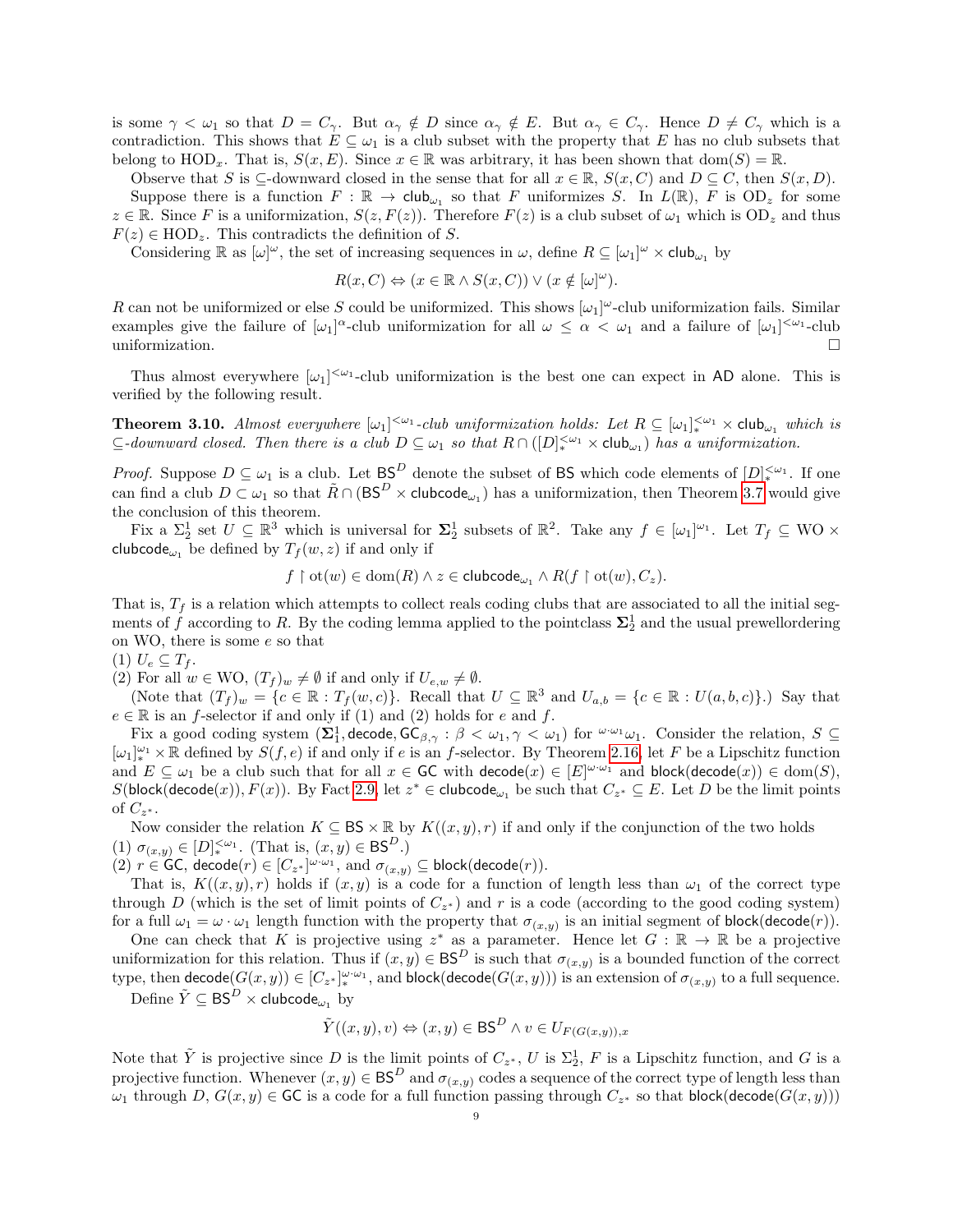extends  $\sigma_{(x,y)}$ . Recall that x is the length of  $\sigma_{(x,y)}$ . Thus  $T_{\text{block(decode}(G(x,y)))}, x = \tilde{R}_{(x,y)}$ . By the property of F,  $F(G(x,y))$  is then a block(decode $(G(x,y))$ )-selector. So for all such  $(x,y)$ ,  $U_{F(G(x,y))}, x \subseteq$  $T_{\textsf{block}(\textsf{decode}(G(x,y))), x} = \tilde{R}_{(x,y)} \text{ and } U_{F(G(x,y)), x} \neq \emptyset \text{ if and only if } \tilde{R}_{(x,y)} = T_{\textsf{block}(\textsf{decode}(G(x,y))), x} \neq \emptyset. \text{ Hence}$  $\tilde{Y} \subseteq \tilde{R} \cap (\mathsf{BS}^D \times \mathsf{clubcode}_{\omega_1})$  and any uniformization for  $\tilde{Y}$  is a uniformization for  $\tilde{R} \cap (\mathsf{BS}^D \times \mathsf{clubcode}_{\omega_1})$ . However,  $\tilde{Y}$  does have a uniformization since it is projective. Thus  $\tilde{R} \cap (\text{BS}^D \times \text{clubcode}_{\omega_1})$  has a uni-

formization. By the remarks at the beginning of the proof, this suffices to complete the argument.  $\Box$ 

<span id="page-9-2"></span>**Theorem 3.11.** Assume  $\mathsf{ZF}$  and all sets of reals have the Baire property. Let  $R \subseteq \omega_1 \times [\omega_1]_{*}^{<\omega_1} \times \mathsf{club}_{\omega_1}$  be  $a \subseteq$ -downward closed relation (on the club<sub>ω1</sub>-coordinate). Define  $\tilde{R} \subseteq \mathbb{R} \times \mathbb{R} \times \mathbb{R} \times \mathbb{R}$  by

$$
\tilde{R}(w,x,y,z) \Leftrightarrow w \in \text{WO} \land (x,y) \in \text{BS} \land z \in \text{clubcode}_{\omega_1} \land R(\text{ot}(w), \sigma_{(x,y)}, C_z).
$$

Consider  $\tilde{R}$  as a relation on  $(WO \times BS) \times$  clubcode<sub> $\omega_1$ </sub>. Suppose there is a  $J : dom(\tilde{R}) \rightarrow$  clubcode<sub> $\omega_1$ </sub> which is a uniformization for R. Then there is an  $F : dom(R) \to club_{\omega_1}$  which is a uniformization for R.

Thus under  $AD_{\mathbb{R}}$ , such relations have a uniformization.

Let  $R \subseteq \omega_1 \times [\omega_1]^{<\omega_1}_{*} \times$  club<sub> $\omega_1$ </sub> be a  $\subseteq$ -downward closed relation as above. Then there is a club  $D \subseteq \omega_1$  so that  $R \cap (\omega_1 \times [D]_{*}^{<\omega_1} \times \text{club}_{\omega_1})$  has a uniformization.

Proof. This requires some small modifications in the arguments for Theorem [3.7](#page-6-0) and Theorem [3.10.](#page-8-0)

By an argument similar to Fact [3.6,](#page-6-2) there is a function  $H : \omega_1 \times [\omega_1]^{<\omega_1} \times W_1 \to W_1 \times B_2$  with the property that for all  $\alpha < \omega_1$ ,  $\sigma \in [\omega_1]^{<\omega_1}$ , and all  $w \in WO$  so that  $ot(w) = \max\{sup(\sigma) + 2, \alpha + 1\}$ , one has that  $H(\alpha, \sigma, w) \in \text{WO} \times \text{BS}$  with the property that  $\text{ot}(\pi_1(H(\alpha, \sigma, w))) = \alpha$  and  $\pi_2(H(\alpha, \sigma, w))$  codes  $\sigma$ , where  $\pi_1, \pi_2 : \mathbb{R} \times \mathbb{R} \to \mathbb{R}$  are the projection maps onto the first and second coordinate, respectively. Using H, one can prove the first part by making the necessary modifications to the argument of Theorem [3.7.](#page-6-0)

For the second part, let  $\rho : \omega_1 \to \omega_1 \times \omega_1$  be a bijection. Let  $\varpi_1, \varpi_2 : \omega_1 \times \omega_1 \to \omega_1$  be the projection onto the first and second coordinate, respectively. Define a relation  $T_f \subseteq WO \times \mathsf{clubcode}_{\omega_1}$  by  $T_f(w, z)$  if and only if

$$
(\varpi_1(\rho({\rm ot}(w))), f\upharpoonright \varpi_2(\rho({\rm ot}(w)))) \in {\rm dom}(R) \wedge z \in {\rm clubcode}_{\omega_1} \wedge R(\varpi_1(\rho({\rm ot}(w))), f\upharpoonright \varpi_2(\rho({\rm ot}(w))), z).
$$

With this version of the relation  $T_f$ , one can prove the second statement with a modification of the argument in Theorem [3.10.](#page-8-0)  $\Box$ 

# 4. CONTINUITY OF FUNCTIONS  $[\omega_1]^{\omega_1} \to \omega_1$

<span id="page-9-1"></span>**Lemma 4.1.** Suppose  $\Phi : [\omega_1]_*^{\omega_1} \to \omega_1$  has the property that there is a club  $C \subseteq \omega_1$  so that for all  $f \in [C]_*^{\omega_1}$ ,  $\Phi(f) < f(0)$ . Then there is a club  $D \subseteq \omega_1$  and a  $\zeta < \omega_1$  so that for all  $f \in [D]_{*}^{\omega_1}$ ,  $\Phi(f) = \zeta$ .

*Proof.* Define a partition  $P: [\omega_1]_*^{\omega_1} \to 2$  by  $P(\alpha^f) = 0$  if and only if  $\Phi(f) < \alpha$ . By the strong partition property  $\omega_1 \to_{*} (\omega_1)_2^{\omega_1}$ , there is a club  $E \subseteq \omega_1$  which is homogeneous for P. Let  $\tilde{E} = {\alpha \in E : \mathsf{enum}_E(\alpha) = \alpha}$  $\alpha$ } where enum<sub>E</sub> :  $\omega_1 \to E$  is the increasing enumeration of E.  $E \subseteq E$  is also a club subset of  $\omega_1$ . Let  $f \in [\tilde{E} \cap C]^{\omega_1}_{*}$ . Then  $\Phi(f) < f(0)$  by the assumption on C. Since f is a function of the correct type and  $f(0) \in \tilde{E}$ , one can find an  $\alpha \in E$  with  $\Phi(f) < \alpha < f(0)$ . Then  $\alpha f \in [E]_{*}^{\omega_1}$  and  $P(\alpha f) = 0$ . Since E is homogeneous for P, one must have that E is homogeneous for P taking value 0. Let  $E_0 = E \setminus (\min E + 1)$ . For all  $f \in [E_0]^{\omega_1}_{*}$ , one has that  $\Phi(f) < \min E$  since  $(\min E)^f \in [E]^{w_1}_{*}$  and  $P(\min(E)^f) = 0$ . By the countable completeness of the strong partition measure on  $\omega_1$ , there is a club  $D \subseteq E_0$  and a  $\zeta$   $\lt$  min E so that for all  $f \in [D]_*^{\omega_1}$ ,  $\Phi(f) = \zeta$ .

<span id="page-9-0"></span>**Example 4.2.** The existence of a function  $\Phi : [\omega_1]^{\omega_1} \to \omega_1$  which is not continuous  $\mu_{\omega_1}$ -almost everywhere intuitively amounts to asking whether there is a way to define a map that truly uses all information about f and not merely an initial segment of f, for  $\mu_{\omega_1}$ -almost all  $f \in [\omega_1]_*^{\omega_1}$ .

One function that at first glance may appear to use the whole function  $f \in [\omega_1]^{\omega_1}$  is  $\Phi(f) = \omega_1^{L[f]}$ . However, almost everywhere  $\Phi$  uses no information about f. It is  $\mu_{\omega_1}$ -almost everywhere a constant function.

To see this: Let  $f \in [\omega_1]_{*}^{\omega_1}$ . For each  $\alpha < \omega_1$ , let  $f_\alpha \in [\omega_1]_{*}^{\omega_1}$  be defined by  $f_\alpha(\beta) = f(\alpha + \beta)$ . Note that for all  $\alpha < \beta < \omega_1$ ,  $f_\beta \in L[f_\alpha]$ . So  $\omega_1^{L[f_\beta]} \leq \omega_1^{L[f_\alpha]}$ . The sequence  $\langle \omega_1^{L[f_\alpha]} : \alpha < \omega_1 \rangle$  is a nonincreasing sequence of ordinals. It must be eventually constant else one would have an infinite decreasing sequence of ordinals. Let  $\epsilon_f$  be the eventual constant value of this sequence.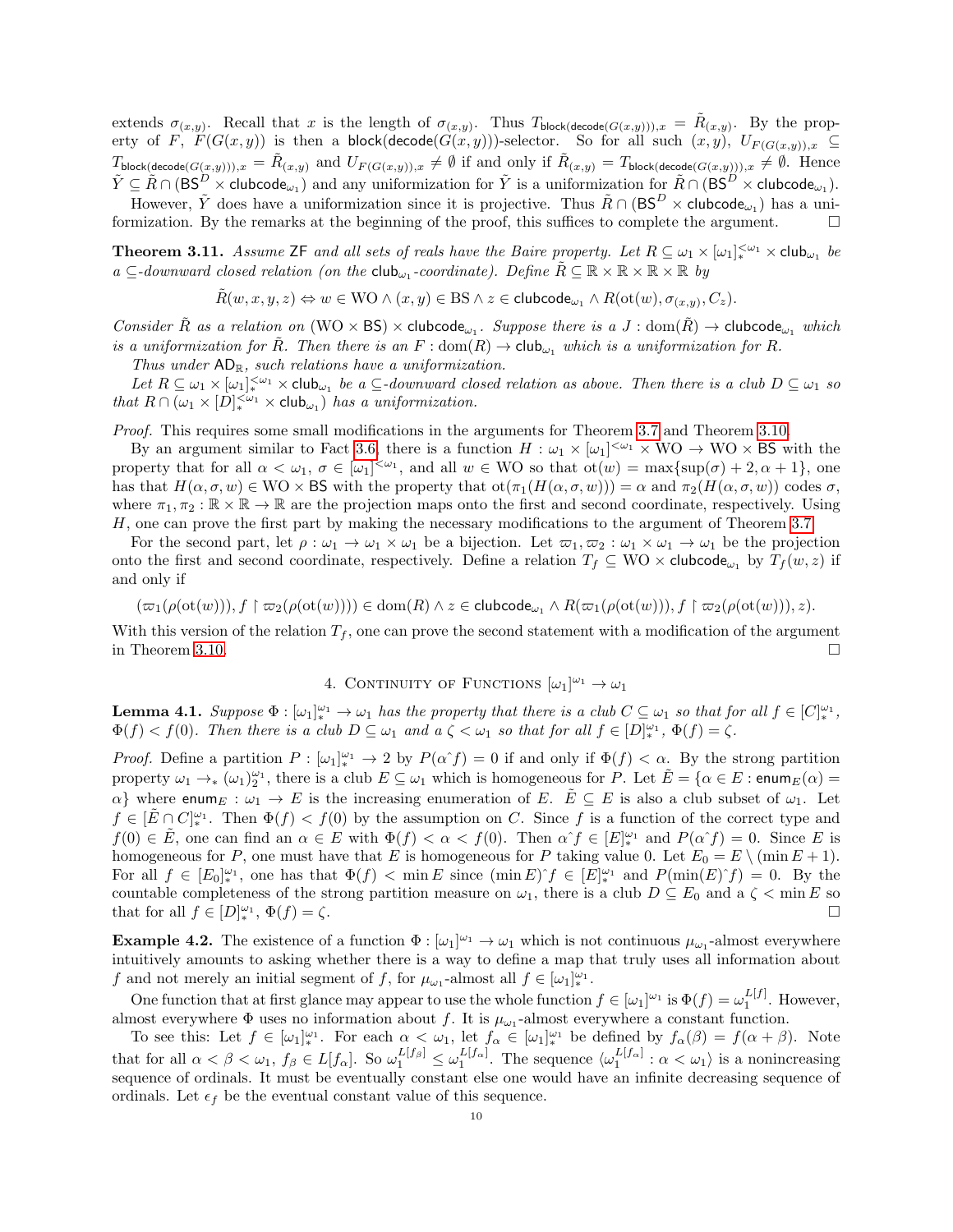Let  $Q: [\omega_1]_{*}^{\omega_1} \to 2$  be defined by  $Q(f) = 0 \Leftrightarrow \omega_1^{L[f]} = \epsilon_f$ . By the strong partition property  $\omega_1 \to_{*} (\omega_1)_{2}^{\omega_1}$ , there is some  $D \subseteq \omega_1$  club which is homogeneous for Q. Let  $f \in [D]_{*}^{\omega_1}$ . Let  $\alpha$  be minimal so that  $\omega_1^{L[f_\alpha]} = \epsilon_f$ . Note that  $\omega_1^{L[f_\alpha]} = \epsilon_{f_\alpha}$  and  $f_\alpha \in [D]_{*}^{\omega_1}$ . Thus  $Q(f_\alpha) = 0$ . Thus D is homogeneous for Q taking value 0. It has been shown that for all  $f \in [D]_{*}^{\omega_1}$ ,  $\omega_1^{L[f]} = \omega_1^{L[f_\alpha]}$  for all  $\alpha < \omega_1$ .

Consider  $P: [D]_{*}^{\omega_1} \to 2$  defined by  $P(f) = 0 \Leftrightarrow \Phi(f) = \omega_1^{L[f]} < f(0)$ . By  $\omega_1 \to_{*} (\omega_1)_{2}^{\omega_1}$ , let  $C \subseteq D$  be a club such that C is homogeneous for P. Take any  $f \in [C_{\ast}^{\omega_1}]$ . Note that for all  $\alpha < \omega_1$ ,  $\Phi(f_{\alpha}) = \omega_1^{L[f_{\alpha}]}$  $\omega_1^{L[f]} = \Phi(f)$  since  $f \in [D]_*^{\omega_1}$ . Pick  $\delta$  so that  $f(\delta) > \omega_1^{L[f]}$ . Then  $\Phi(f_\delta) = \Phi(f) < f(\delta) = f_\delta(0)$ . Since  $f_{\delta} \in [C]_*^{\omega_1}$ , one has that C is homogeneous for P taking value 0.

So for all  $f \in [C_{\ast}^{\omega_1}, \Phi(f) < f(0)$ . By Lemma [4.1,](#page-9-1)  $\Phi$  is  $\mu_{\omega_1}$ -almost everywhere a constant function.

With Trang, it has been shown that the constant almost everywhere value of  $\Phi$  is quite large. It is in particular not  $\omega_1^L$ .

Claim 1: There is some  $\epsilon < \omega_1$  and some club  $C_0 \subseteq \omega_1$  so that for all  $f \in [C_0]_{*}^{\omega_1}$ , the canonical  $L[f]$ wellordering of  $\mathbb{R}^{L[f]}$  has ordertype  $\epsilon$ .

Suppose not. For all  $\alpha < \omega_1$ , there is a club  $C \subseteq \omega_1$  so that the canonical wellordering of  $\mathbb{R}^{L[f]}$  has length greater than  $\alpha$ . By the countable additivity of the strong partition measure, for each  $\alpha < \omega_1$ , there is a real  $r_{\alpha}$  so that for almost all  $f \in [\omega_1]_{*}^{\omega_1}$ ,  $r_{\alpha}$  is the  $\alpha^{\text{th}}$  real in the canonical wellordering. Suppose  $\alpha \neq \beta$ . There is a club  $C_{\alpha}$  and  $C_{\beta}$  so that for all  $f \in [C_{\alpha}]_{*}^{\omega_{1}}$  and  $g \in [C_{\beta}]_{*}^{\omega_{1}}$ , the  $\alpha^{\text{th}}$  real of  $L[f]$  is  $r_{\alpha}$  and the  $\beta^{\text{th}}$  real of  $L[g]$  is  $r_\beta$ . If  $f \in [C_\alpha \cap C_\beta]_*^{\omega_1}$ , then  $r_\alpha$  and  $r_\beta$  are the  $\alpha^{\text{th}}$  and  $\beta^{\text{th}}$  real of  $L[f]$ . Hence  $r_\alpha \neq r_\beta$ . This shows that  $\langle r_{\alpha} : \alpha < \omega_1 \rangle$  is an  $\omega_1$  sequence of distinct reals. This is impossible under AD. Claim 1 has been shown.

By a countable additivity argument, one can show that there is a club  $C_1$  so that for all  $f, g \in [C_1]_*^{\omega_1}$ ,  $\mathbb{R}^{L[f]} = \mathbb{R}^{L[g]}$ . Let  $\mathbb{R}^*$  denote this common set of reals. Suppose  $x \in \mathbb{R}^*$ . AD implies that  $x^{\sharp}$  exists. Let  $C_x$  be the club set of Silver indiscernible for  $L[x]$ . Let  $f \in [C_1 \cap C_x]_{*}^{\omega_1}$ . Note that  $f \restriction \omega \in L[f]$  and  $x \in L[f]$ . Thus  $x^{\sharp}$  can be defined within  $L[f]$  as the collection of formulas true in  $L[x]$  using  $\{f(n): n \in \omega\}$  as indiscernibles. So  $x^{\sharp} \in \mathbb{R}^*$ . It has been shown that  $\mathbb{R}^*$  is closed under sharps. This implies that for  $f \in [C_1]_{*}^{\omega_1}$ ,  $\omega_1^{L[f]} > \omega_1^{L}$ .

This example motivates the further study of the stable theory of the partition measures  $\mu_{\epsilon}$  for  $\epsilon \leq \omega_1$ : Note that for each sentence  $\varphi$  in the language of set theory, since  $\mu_{\epsilon}$  is an ultrafilter, one has exactly one of the following holds: (i) for  $\mu_{\epsilon}$ -almost all f,  $L[f] \models \varphi$  or (ii) for  $\mu_{\epsilon}$ -almost all f,  $L[f] \models \neg \varphi$ .

In work with Trang, the authors study which natural statements belong to the stable theory of the partition measure  $\mu_{\epsilon}$ . For example, for all  $\epsilon \leq \omega_1$ , for  $\mu_{\epsilon}$ -almost all f,  $L[f] \models$  **GCH**. The most difficult case is  $\epsilon = \omega_1$  where the  $[\omega_1]^{<\omega_1}_{*}$ -almost everywhere club uniformization plays as essential role as a construction principle. This result will appear elsewhere.

As a warmup to showing every function  $\Phi : [\omega_1]_{*}^{\omega_1} \to \omega_1$  is continuous, we will show that elements of  $\prod_{\omega_1} \omega_1/\mu$  which have representatives that are continuous form an initial segment of the ultraproduct.  $[\omega_1]_{*1}^{\omega_1} \omega_1/\mu$  which have representatives that are continuous form an initial segment of the ultraproduct.

**Fact 4.3.** Suppose  $\Psi$ ,  $\Phi$  :  $[\omega_1]^{\omega_1} \to \omega_1$ . Suppose  $\Phi$  is continuous  $\mu_{\omega_1}$ -almost everywhere and  $\Psi <_{\mu_{\omega_1}} \Phi$ , which means  $\{f \in [\omega_1]_*^{\omega_1} : \Psi(f) < \Phi(f)\} \in \mu_{\omega_1}$ . Then  $\Psi$  is continuous  $\mu_{\omega_1}$ -almost everywhere.

Proof. Let  $C_0 \subseteq \omega_1$  be a club so that  $\Phi$  is continuous on  $[C_0]_{*}^{\omega_1}$  and  $\Psi(f) < \Phi(f)$  for all  $f \in [C_0]_{*}^{\omega_1}$ . Let  $K \subseteq [C_0]_{*}^{<\omega_1}$  be the collection of  $\sigma$  so that for all  $f, g \in [C_0]^{\omega_1}$  with  $f \upharpoonright |\sigma| = g \upharpoonright |\sigma| = \sigma$ ,  $\Phi(f) = \Phi(g)$ . Since  $\Phi$  is continuous on  $[C_0]_*^{\omega_1}$ , K is dense in  $[C_0]_*^{\omega_1}$  in the sense that for all  $f \in [C_0]_*^{\omega_1}$ , there exists an  $\alpha < \omega_1$ so that  $f \restriction \alpha \in K$ . For each  $\sigma \in K$ , let  $d_{\sigma} = \Phi(f)$  for any  $f \in [C_0]_{*}^{\omega_1}$  such that  $f \restriction |\sigma| = \sigma$ , which is well defined by the definition of  $K$ .

For each  $\sigma \in K$ , define  $\Gamma_{\sigma} : [C_0 \setminus \sup(\sigma) + 1]_{*}^{\omega_1} \to \omega_1$  by  $\Gamma_{\sigma}(g) = \Psi(\sigma \hat{g})$ . Thus for all  $g \in [C_0 \setminus \sup(\sigma) + 1]_{*}^{\omega_1}$ ,  $\Gamma_{\sigma}(g) < d_{\sigma}$ . By the countable additivity of  $\mu_{\omega_1}$ , for  $\mu_{\omega_1}$ -almost all g,  $\Gamma_{\sigma}(g)$  takes a constant value denoted  $c_{\sigma}$ . Define  $\Psi': [C_0]_{*}^{\omega_1} \to \omega_1$  as follows: For each  $f \in [C_0]_{*}^{\omega_1}$ , find the least  $\alpha$  so that  $f \restriction \alpha \in K$  (which exists by the density of K), and let  $\Psi'(f) = c_{f\upharpoonright\alpha}$ . Note that  $\Psi'$  is continuous.

The claim is that  $\Psi =_{\mu} \Psi'$ :

Define  $P: [C_0]_*^{\omega_1} \to 2$  by  $P(f) = 0$  if and only if  $\Psi(f) = \Psi'(f)$ . By the strong partition relation  $\omega_1 \to_{\ast} (\omega_1)^{\omega_1}_{2}$ , let  $C_1 \subseteq C_0$  be a club on which P is homogeneous. Let  $f \in [C_1]^{\omega_1}_{\ast}$ . Find the least  $\alpha$  so that  $f \restriction \alpha \in K$ . There is some club D so that  $\Gamma_{f\restriction \alpha}$  takes constant value  $c_{f\restriction \alpha}$  on  $[D]_{*}^{\omega_1}$ . Let  $D' = (C_1 \setminus \sup(\sigma) + 1) \cap D$ . Let  $g \in [D']_*^{\omega_1}$ . Then  $\Psi(f \restriction \alpha^c g) = \Gamma_{f \upharpoonright \alpha}(g) = c_{f \upharpoonright \alpha} = \Psi'(f \restriction \alpha^c g)$ . So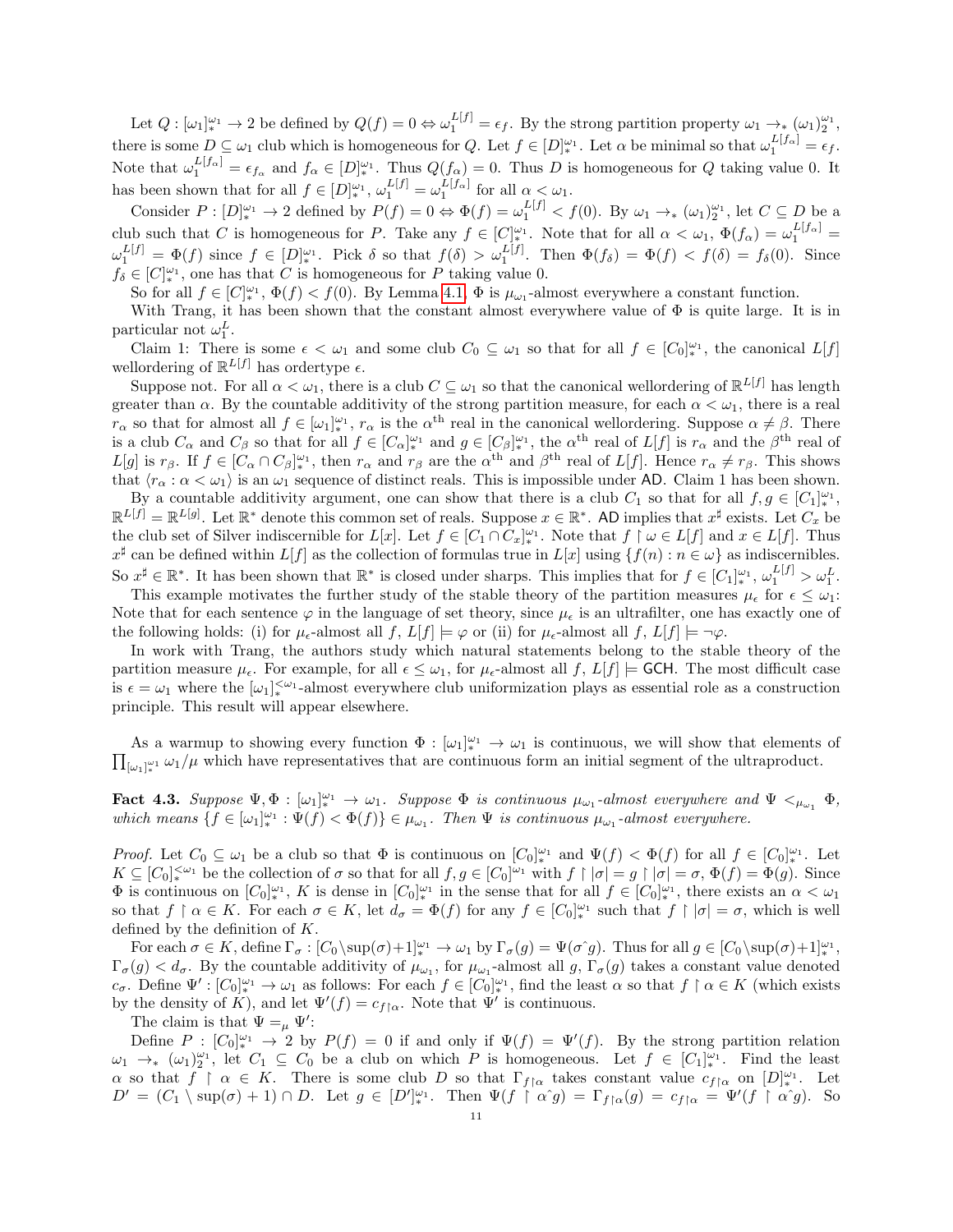$P(f \restriction \alpha \hat{g}) = 0$  and  $f \restriction \alpha \hat{g} \in [C_1]_{*}^{\omega_1}$ . Hence  $C_1$  is homogeneous for P taking value 0. This implies  $\Psi = \Psi'$ on  $[C_1]_{*}^{\omega_1}$ , so  $\Psi$  is continuous on  $[C_1]_{*}^{\omega_1}$  since  $\Psi'$  is continuous.

The following is a useful notation:

**Definition 4.4.** Define drop :  $[\omega_1]^{\omega_1} \times \omega_1 \to [\omega_1]^{\omega_1}$  by drop $(f, \delta)(\alpha) = f(\delta + \alpha)$ . Thus drop $(f, \delta)$  is merely f with its  $\delta^{\text{th}}$ -initial segment,  $f \restriction \delta$ , removed.

Let  $A \subseteq \omega_1$  be an unbounded subsets of  $\omega_1$ . Let  $\operatorname{next}_A : \omega_1 \to A$  be defined by  $\operatorname{next}_A(\alpha)$  is the smallest element of A strictly larger than  $\alpha$ . Let  $\operatorname{next}_{A}^{\omega} : \omega_1 \to A$  be defined by  $\operatorname{next}_{A}^{\omega}(\alpha)$  is the  $\omega^{\text{th}}$ -element of A larger than  $\alpha$ .

<span id="page-11-0"></span>**Theorem 4.5.** Every function  $\Phi : [\omega_1]_{*}^{\omega_1} \to \omega_1$  is continuous almost everywhere.

Proof. Let  $P: [\omega_1]_*^{\omega_1} \to 2$  be defined by  $P(f) = 0$  if and only if there exists  $\alpha < \omega_1$  so that for all club  $C \subseteq \omega_1$ , there exists  $g \in [C]_{*}^{\omega_1}$  so that  $f \restriction \alpha g \in [\omega_1]_{*}^{\omega_1}$  (i.e. is strictly increasing) and  $\Phi(f \restriction \alpha g) < g(0)$ . (The idea is that if  $P(f) = 0$ , then the  $\alpha$  above gives the initial segment of f which serves as a continuity point. One would like to use Lemma [4.1](#page-9-1) to obtain the value of  $\Phi$  at this continuity point; however, the quantifiers in the definition of  $P$  are the opposite of the quantifiers of Lemma [4.1.](#page-9-1))

By  $\omega_1 \to_{\ast} (\omega_1)^{\omega_1}_{\ast}$ , let  $D \subseteq \omega_1$  be homogeneous for P.

Claim 1:  $D$  is homogeneous for  $P$  taking value 0.

To prove this: Suppose that it is homogeneous for P taking value 1. This means that for all  $f \in [D]_*^{\omega_1}$ , for all  $\alpha < \omega_1$ , there exists a club  $C \subseteq [\omega_1]^{\omega_1}$  so that for all  $g \in [C]_*^{\omega_1}$  such that  $f \restriction \alpha g \in [\omega_1]_*^{\omega_1}$ ,  $\Phi(f \restriction \alpha \hat{\ } g) \geq g(0).$ 

Define  $R \subseteq [D]_{*}^{<\omega_1} \times \text{club}_{\omega_1}$  by  $R(\sigma, C)$  if and only if for all  $g \in [C]_{*}^{\omega_1}$  with  $\sigma \circ g \in [\omega_1]_{*}^{\omega_1}$ ,  $\Phi(\sigma \circ g) \ge g(0)$ .  $R$  is  $\subseteq$ -downward closed. Note that  $dom(R) = [D]_{*}^{<\omega_1}$  since D is homogeneous for P taking value 1. By Theorem [3.10,](#page-8-0) there is a club  $E \subseteq D$  so that  $R \cap (E)_{*}^{<\omega_1} \times \text{club}_{\omega_1}$  has a uniformization. Let  $\Lambda : [E]_{*}^{<\omega_1} \to \text{club}_{\omega_1}$  be such a uniformization function for R on  $[E]_{*}^{<\omega_1}$ .

First one will construct an  $h \in [E]_{*}^{\omega_1}$  by recursion as follows: Let  $F_0 = E \cap \Lambda(\emptyset)$ . Let  $h(0) = \text{next}_{F_0}^{\omega}(0)$ . Suppose  $h \restriction \alpha$  and clubs  $F_\beta$  for all  $\beta < \alpha$  have been defined. Let  $F_\alpha = \Lambda(h \restriction \alpha) \cap \bigcap_{\beta < \alpha} F_\beta$ . Let  $h(\alpha) = \text{next}_{F_\alpha}^{\omega}(\sup(h \restriction \alpha)).$  This completes the construction of  $h \in [E]^{\omega_1}$  and sequence of clubs  $\langle \widehat{F_\beta : \beta} \langle \omega_1 \rangle$ .

Since one has the sequence  $\langle F_\beta : \beta < \omega_1 \rangle$ , one also can define the sequence of functions  $\langle \text{next}_{F_\beta} : \beta < \omega_1 \rangle$ . Define  $H: \omega_1 \times \omega \to \omega_1$  by recursions as follows:  $H(0,0) = \text{next}_{F_0}(0)$ .  $H(0,n+1) = \text{next}_{F_0}(H(0,n))$ . If for some  $\alpha$ ,  $H(\beta, n)$  has been defined for all  $\beta < \alpha$  and  $n \in \omega$ , then let  $\mu = \sup\{H(\beta, n) : \beta < \alpha \land n \in \omega\}$ . Let  $H(\alpha,0) = \text{next}_{F_\alpha}(\mu)$ . Let  $H(\alpha,n+1) = \text{next}_{F_\alpha}(H(\alpha,n))$ . Now H witnesses that h has uniform cofinality  $\omega$ . By the construction, it is clear that h is increasing and discontinuous everywhere. Thus  $h \in [E]_*^{\omega_1}$ , i.e. is increasing and has correct type.

Now pick any  $\alpha < \omega_1$ . Since  $\mathsf{drop}(h, \alpha) \in [F_\alpha]_{*}^{\omega_1} \subseteq [\Lambda(h \restriction \alpha)]_{*}^{\omega_1}$ , the definition of  $\Lambda$  being a uniformization for R implies that  $\Phi(h) = \Phi(h \restriction \alpha \text{drop}(h, \alpha)) \ge \text{drop}(h, \alpha)(0) = h(\alpha)$ . Since  $\alpha < \omega_1$  was arbitrary, this shows that for all  $\alpha < \omega_1$ ,  $\Phi(h) \ge h(\alpha)$ . Since  $h \in [E]_{*}^{\omega_1}$  is a strictly increasing function,  $\Phi(h) \ge \omega_1$ . This is impossible since  $\Phi : [\omega_1]^{\omega_1} \to \omega_1$  is a function which takes values among the countable ordinals. This establishes Claim 1.

Thus D is homogeneous for P taking value 0. Let  $K \subseteq [D]_{*}^{<\omega_1}$  be the collection of  $\sigma$  such that for all club  $C \subseteq \omega_1$ , there is some  $g \in [C]_{*}^{\omega_1}$  with  $\sigma \hat{g} \in [\omega_1]_{*}^{\omega_1}$  and  $\Phi(\sigma \hat{g}) < g(0)$ . Note that K is dense in  $[D]_{*}^{\omega_1}$  since D is homogeneous for P taking value 0. (Elements of K will be the continuity points of  $\Phi$ . However, the quantifiers in the definition of  $K$  are the opposite of what is needed to use Lemma [4.1.](#page-9-1) The next partition attempts to resolve this.)

Fix  $\sigma \in K$ . Let  $Q_{\sigma} : [D \setminus \sup \sigma + \omega]_{*}^{\omega_{1}} \to 2$  be defined by  $Q_{\sigma}(g) = 0$  if and only if  $\Phi(\sigma g) < g(0)$ . By  $\omega_1 \to_{\ast} (\omega_1)_2^{\omega_1}$ , there is some  $E \subseteq D$  club which is homogeneous for  $Q_{\sigma}$ . By the property of  $\sigma \in K$ , there is some  $g \in [E]^{\omega_1}$  so that  $\sigma \hat{g} \in [\omega_1]_{*}^{\omega_1}$  and  $\Phi(\sigma \hat{g}) < g(0)$ . Thus one has  $Q_{\sigma}(g) = 0$ . This shows that E is homogeneous for  $Q_{\sigma}$  taking value 0. (Now one can apply Lemma [4.1](#page-9-1) to find the value of  $\Phi$  associated to  $\sigma$ .) Define  $V_{\sigma}$  : [E \ sup  $\sigma + \omega_{*}^{\omega_{1}} \to \omega_{1}$  by  $V_{\sigma}(g) = \Phi(\sigma \circ g)$ . For all  $g \in [E \setminus \sup \sigma + \omega_{*}^{\omega_{1}}, V_{\sigma}(g) < g(0)$ . By Lemma [4.1,](#page-9-1) there is an  $E' \subseteq E$  club so that  $V_{\sigma}$  is constant on  $[E']_*^{\omega_1}$  taking value  $c_{\sigma}$ . Note that  $c_{\sigma}$  does not depend on the choice of E or E' in the sense that for any club E'' so that  $V_{\sigma}$  is constant on  $[E'']_*^{\omega_1}$ , the constant value must be  $c_{\sigma}$ .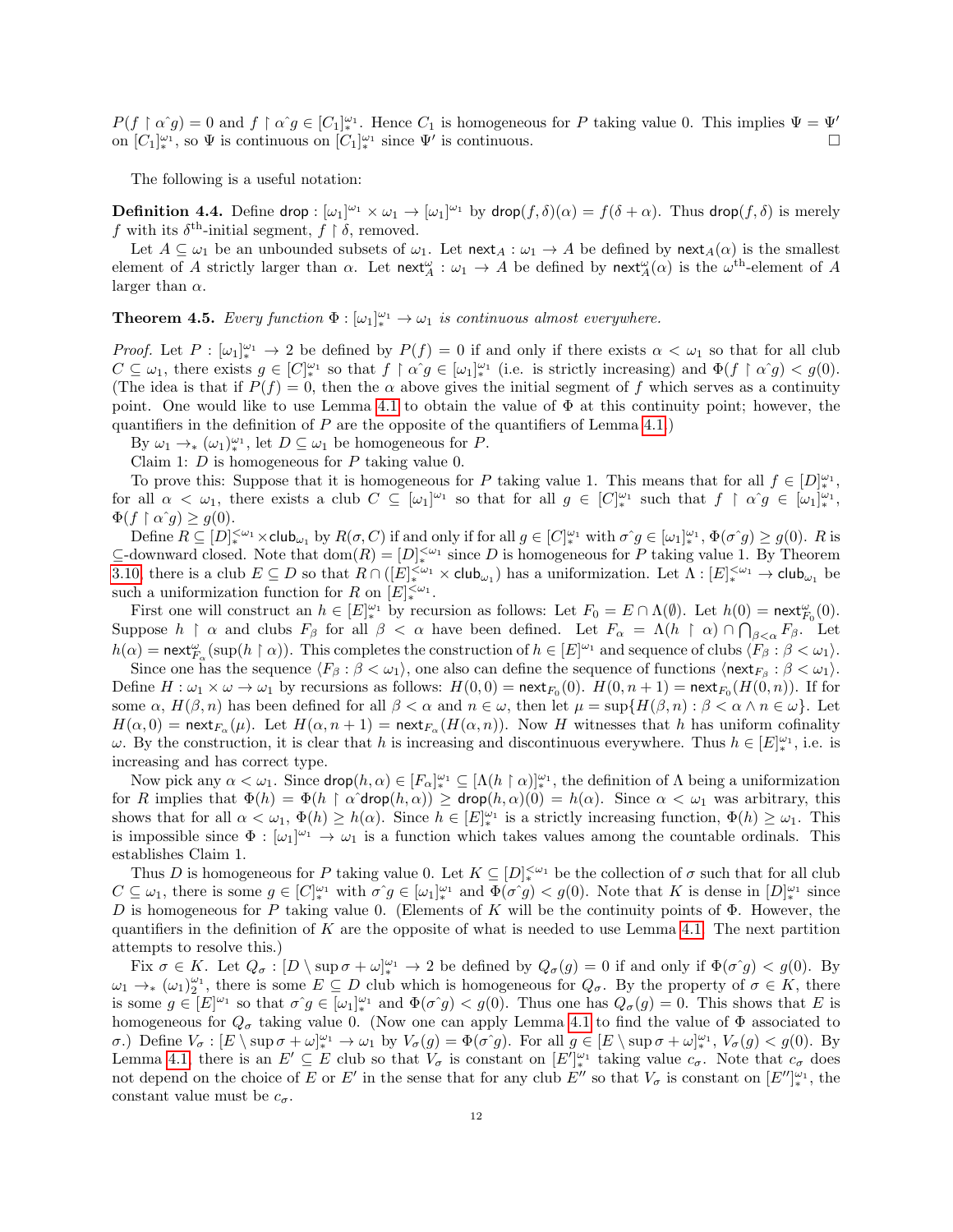Define  $\Psi: [D]_{*}^{\omega_1} \to \omega_1$  as follows: For  $f \in [D]_{*}^{\omega_1}$ , find the least  $\alpha$  so that  $f \restriction \alpha \in K$  and let  $\Psi(f) = c_{f \restriction \alpha}$ . Such an  $\alpha$  exists by the density of K.  $\Psi$  is continuous on  $[D]_{*}^{\omega_1}$ . This is because for any  $f \in [D]_{*}^{\omega_1}$ , let  $\alpha$  be the least ordinal so that  $f \restriction \alpha \in K$ . For any  $g \in [D]_{*}^{\omega_1}$  with  $g \restriction \alpha = f \restriction \alpha$ , one has that  $\alpha$  is also the least ordinal so that  $g \restriction \alpha \in K$ . Thus  $\Psi(g) = c_{g \restriction \alpha} = c_{f \restriction \alpha} = \Psi(f)$ .

Claim 2: For  $\mu_{\omega_1}$ -almost all  $f, \Phi(f) = \Psi(f)$ .

To see this: Define  $Y: [D]_{*}^{\omega_1} \to 2$  by  $Y(f) = 0$  if and only if  $\Phi(f) = \Psi(f)$ . By  $\omega_1 \to_{*} (\omega_1)_{*}^{\omega_1}$ , there is some club  $F \subseteq D$  which is homogeneous for Y. Let  $f \in [F]_{*}^{\omega_1}$ . Let  $\alpha$  be least so that  $f \restriction \alpha \in K$ . Let  $\sigma = f \restriction \alpha$ . There is some  $F' \subseteq F$  club so that  $V_{\sigma}$  takes constant value  $c_{\sigma}$  on  $[F']_{*}^{\omega_{1}}$ . Let  $g \in [F']_{*}^{\omega_{1}}$  be such that  $\sup(\sigma) < g(0)$ . Let  $f' = \sigma \hat{g}$ . Then  $\Phi(f') = \Phi(\sigma \hat{g}) = V_{\sigma}(g) = c_{\sigma}$ . As noted above, the least  $\alpha$  so that  $f' \restriction \alpha \in K$  is the same as the least  $\alpha$  so that  $f \restriction \alpha \in K$ . So  $c_{\sigma} = \Psi(f')$ . Thus  $Y(f') = 0$ . Since  $f' \in [F]_{*}^{\omega_1}$ , F must be homogeneous for Y taking value 0.

It has been shown that for all  $f \in [F]_*^{\omega_1}$ ,  $\Phi(f) = \Psi(f)$ . Since  $\Psi$  is a continuous function,  $\Phi$  is  $\mu_{\omega_1}$ -almost equal to a continuous function.

Zapletal asked the first author whether every partition of  $[\omega_1]^{\omega_1}$  into  $\omega_1$  many pieces must have at least one piece of cardinality  $[\omega_1]^{\omega_1}$ . The following gives a positive answer.

<span id="page-12-1"></span>**Theorem 4.6.** Suppose  $\langle X_\alpha : \alpha < \omega_1 \rangle$  is a sequence of subsets of  $[\omega_1]^{\omega_1}$  so that  $\bigcup_{\alpha < \omega_1} X_\alpha = [\omega_1]^{\omega_1}$ . Then there is an  $\alpha < \omega_1$  so that  $X_{\alpha} \approx [\omega_1]^{\omega_1}$ .

*Proof.* Define  $\Phi : [\omega_1]_{*}^{\omega_1} \to \omega_1$  by letting  $\Phi(f)$  be the least  $\alpha$  such that  $f \in X_\alpha$ . By Theorem [4.5,](#page-11-0) there is some club  $C \subseteq \omega_1$  so that  $\Phi$  is continuous on  $[C]_{*}^{\omega_1}$ . Pick any  $f \in [C]_{*}^{\omega_1}$ . Let  $\delta = \Phi(f)$ . By continuity, there is some  $\alpha$  so that for all  $g \in [C]_{*}^{\omega_1}$  with  $g \restriction \alpha = f \restriction \alpha$ ,  $\Phi(g) = \Phi(f) = \delta$ . Using Fact [2.2,](#page-3-1) let  $\Delta : [\omega_1]^{\omega_1} \to [C \setminus f(\alpha)]_*^{\omega_1}$  be a bijection. Define  $\Gamma : [\omega_1]^{\omega_1} \to X_{\delta}$  by  $\Gamma(g) = (f \restriction \alpha)^{\wedge} \Delta(g)$ . Then  $\Gamma$  is an injection. Thus  $|X_{\delta}| = |[\omega_1]^{\omega_1}$ |.<br>|-<br>|-

<span id="page-12-0"></span>Theorem 4.7.  $|[\omega_1]^{<\omega_1}| < |[\omega_1]^{\omega_1}|$ .

Proof. For  $\alpha \le \beta < \omega_1$ , let  $X_{\alpha,\beta} = [\beta]^\alpha$  and note that  $|X_{\alpha,\beta}| \le |\mathbb{R}|$ . Observe that  $[\omega_1]^{< \omega_1} = \bigcup_{\alpha \le \beta < \omega_1} X_{\alpha,\beta}$ . By using the Gödel pairing function, one can recognize this union as an  $\omega_1$ -length union of subsets of  $[\omega_1]^{<\omega_1}$ with cardinality less than or equal to R (but non-uniformly). Therefore  $|[\omega_1]^{<\omega_1}| = |[\omega_1]^{\omega_1}|$  is impossible since it would violate Theorem [4.6.](#page-12-1)

5. CONTINUITY OF FUNCTIONS  $[\omega_1]^{\omega_1} \rightarrow {\omega_1 \omega_1}$ 

Recall that  $\omega_1$  is the collection of all functions  $f : \omega_1 \to \omega_1$ .

**Definition 5.1.** A function  $\Phi : [\omega_1]^{\omega_1} \to {}^{\omega_1}\omega_1$  is continuous if and only if for all  $f \in [\omega_1]^{\omega_1}$ , for all  $\epsilon < \omega_1$ , there exists a  $\delta < \omega_1$  so that for all  $g \in [\omega_1]^{\omega_1}$ , if  $f \restriction \delta = g \restriction \delta$ , then  $\Phi(f) \restriction \epsilon = \Phi(g) \restriction \epsilon$ .

If one gives  $[\omega_1]^{\omega_1}$  and  $^{\omega_1}\omega_1$  the topology indicated in Definition [2.11,](#page-4-4) then  $\Phi : [\omega_1]^{\omega_1} \to {}^{\omega_1}\omega_1$  is continuous if and only if  $\Phi$  is continuous in the topological sense.

 $\Phi : [\omega_1]^{\omega_1} \to {}^{\omega_1} \omega_1$  is continuous almost everywhere if and only if there club  $C \subseteq \omega_1$  so that  $\Phi$  is continuous on  $[C]^{\omega_1}_{*}$ .

<span id="page-12-2"></span>**Lemma 5.2.** There is no club  $D \subseteq \omega_1$  and no function  $\Lambda : [D]_{*}^{\omega_1} \to \omega_1$  with the property that for all  $f \in [D]_{*}^{\omega_1}$ , for all  $\alpha < \omega_1$ , there exists a club  $C \subseteq \omega_1$  so that for all  $g \in [C]^{\omega_1}$ , if  $(f \restriction \alpha)$   $g \in [\omega_1]_{*}^{\omega_1}$ , then  $\Lambda((f\upharpoonright\alpha)^{\hat{}}g)\geq g(0).$ 

Proof. The proof of Claim 1 in Theorem [4.5](#page-11-0) is precisely this lemma. As there, one can prove this by using the almost everywhere  $[\omega_1]_*^{\langle \omega_1 \rangle}$ -club uniformization (Theorem [3.10\)](#page-8-0). However, having already established the continuity property in Theorem [4.5,](#page-11-0) this lemma can be derived easily as follows:

Suppose such a club  $D \subseteq \omega_1$  and function  $\Lambda$  exist. By Theorem [4.5,](#page-11-0) there is a  $D_0 \subseteq D$  so that  $\Lambda \restriction [D_0]_*^{\omega_1}$ is continuous. Take any  $f \in [D_0]_*^{\omega_1}$ . Let  $\zeta = \Lambda(f)$ . By continuity, there is an  $\alpha < \omega_1$  so that for all  $h \in [D_0]^{\omega_1}_{*}$ , if  $f \restriction \alpha = h \restriction \alpha$ , then  $\Lambda(h) = \Lambda(f) = \zeta$ . By the hypothesis applied to this f and  $\alpha$ , there exists some club  $C \subseteq \omega_1$  so that for all  $g \in [C]_{*}^{\omega_1}$ , if  $(f \restriction \alpha)^{\widehat{}}g \in [\omega_1]_{*}^{\omega_1}$ , then  $\Lambda((f \restriction \alpha)^{\widehat{}}g) \geq g(0)$ . Pick  $g \in [C \cap D_0]^{\omega_1}$  such that  $(f \restriction \alpha)^{\widehat{\ }} g \in [\omega_1]^{\omega_1}$  and  $g(0) > \zeta$ . Then  $\Lambda((f \restriction \alpha)^{\widehat{\ }} g) \geq g(0) > \zeta$  by choice of C. However  $(f \restriction \alpha)^{c} g \in [D_0]_{*}^{\omega_1}$  and  $((f \restriction \alpha)^{c} g) \restriction \alpha = f \restriction \alpha$ . Since  $f \restriction \alpha$  is a point of continuity for  $\Lambda$  on  $[D_0]_{*}^{\omega_1}$ for taking value  $\zeta$ , one must have  $\Lambda((f \restriction \alpha)^{\hat{}}g) = \zeta$ . Contradiction.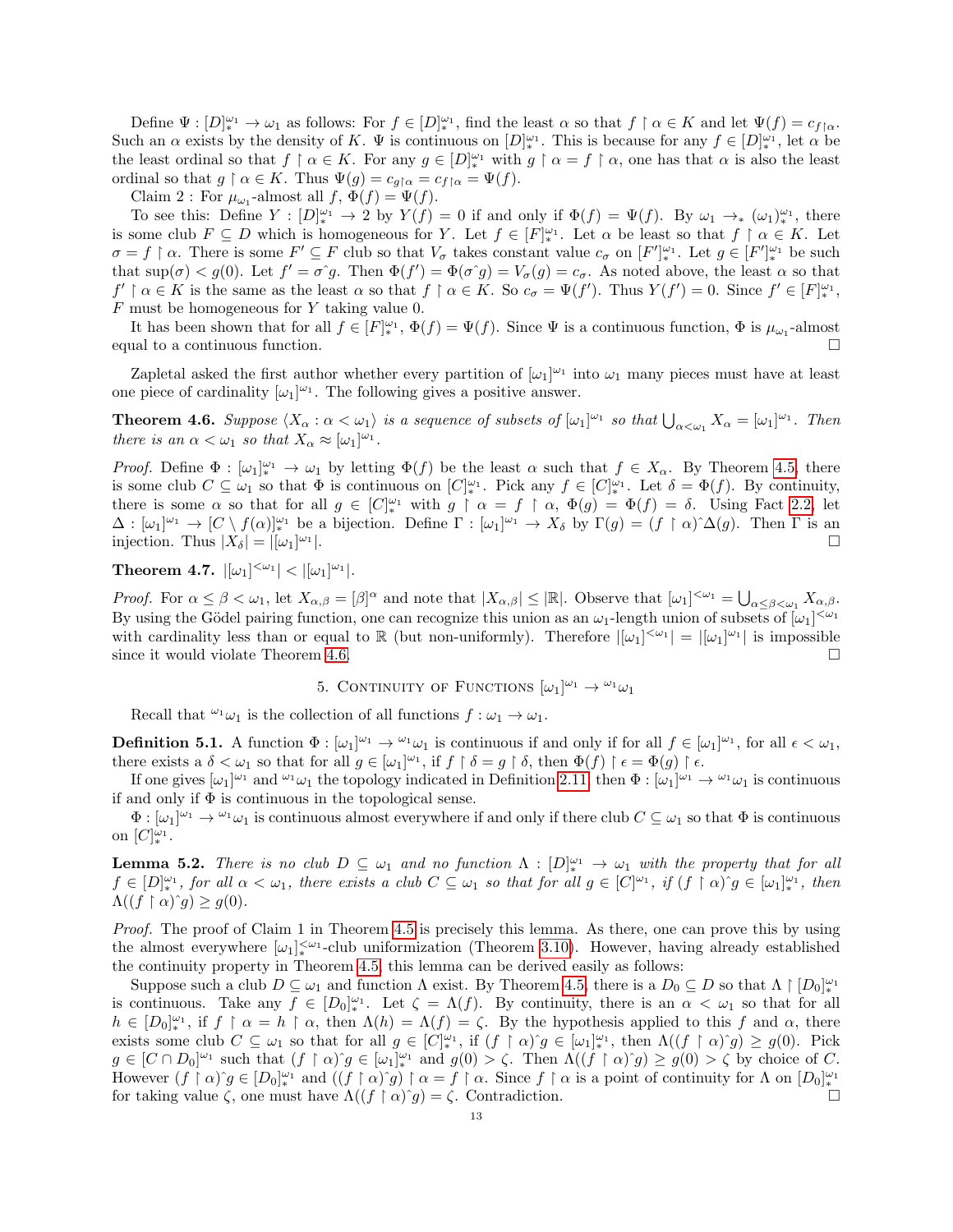<span id="page-13-0"></span>**Theorem 5.3.** (With Trang) Every function  $\Phi : [\omega_1]^{\omega_1} \to {\omega_1} \omega_1$  is continuous almost everywhere.

*Proof.* Define a partition  $P_0: [\omega_1]_{*}^{\omega_1} \to 2$  by  $P_0(f) = 0$  if and only if for all  $\beta < \omega_1$ , for all  $\gamma < \omega_1$ , there exists an  $\alpha > \gamma$  so that for all club  $C \subseteq \omega_1$ , there exists a  $g \in [C]_{*}^{\omega_1}$  so that  $(f \restriction \alpha)^{\gamma} g \in [\omega_1]_{*}^{\omega_1}$  and  $\Phi((f \restriction \alpha)^{c}g)(\beta) < g(0)$ . (Here  $P_0(f) = 0$  will intuitively means that for each  $\beta < \omega_1$  and  $\gamma < \omega_1$ , there is an  $\alpha > \gamma$  such that  $f \restriction \alpha$  is a continuity point for the  $\beta$ <sup>th</sup> coodinate of  $\Phi$ .)

By  $\omega_1 \to_{\ast} (\omega_1)^{\omega_1}_{2}$ , there is a club  $D_0 \subseteq \omega_1$  which is homogeneous for  $P_0$ .

Claim 1:  $D_0$  is homogeneous for  $P_0$  taking value 0.

To see this, suppose  $D_0$  is homogeneous for  $P_0$  taking value 1. Negating the definition of  $P_0$ , one see that  $P_0(f) = 1$  if and only if there exists  $\beta < \omega_1$ , there exists  $\gamma < \omega_1$  so that for all  $\alpha > \gamma$ , there exists a club  $C \subseteq \omega_1$  so that for all  $g \in [C]_*^{\omega_1}$ , if  $(f \restriction \alpha)^{\widehat{\ }} g \in [\omega_1]_*^{\omega_1}$ , then  $\Phi((f \restriction \alpha)^{\widehat{\ }} g)(\beta) \geq g(0)$ .

Let  $\Psi_0: [D_0]_{*}^{\omega_1} \to \omega_1$  be defined by letting  $\Psi_0(f)$  be the least  $\beta$  witnessing the first existential quantifier in the definition of  $P_0(f) = 1$ . By Theorem [4.5,](#page-11-0) there is a club  $D'_0 \subseteq D_0$  so that  $\Psi_0 \restriction [D'_0]_{*}^{\omega_1}$  is continuous.

Define  $\Psi_1: [D_0']_*^{\omega_1} \to \omega_1$  by  $\Psi_1(f)$  is the least  $\gamma$  witnessing the second existential quantifier in the definition of  $P_0(f) = 1$  for  $\beta = \Psi_0(f)$ . Again by Theorem [4.5,](#page-11-0) there is a club  $D_1 \subseteq D'_0$  so that  $\Psi_1 \restriction [D_1]_{*}^{\omega_1}$ is continuous. (Note that  $\Psi_0 \restriction [D_1]_*^{\omega_1}$  is also continuous.)

Now take an  $h \in [D_1]_*^{\omega_1}$ . Let  $\hat{\beta} = \Psi_0(h)$  and  $\hat{\gamma} = \Psi_1(h)$ . By the continuity of  $\Psi_0 \restriction [D_1]_*^{\omega_1}$  and  $\Psi_1 \restriction [D_1]_*^{\omega_1}$ , there is  $\zeta < \omega_1$  so that for all  $g \in [D_1]^{\omega_1}$ , if  $g \upharpoonright \zeta = h \upharpoonright \zeta$ , then  $\Psi_0(g) = \Psi_0(h) = \hat{\beta}$  and  $\Psi_1(g) = \Psi_1(h) = \hat{\gamma}$ . Let  $\xi = \max\{\zeta, \hat{\gamma}\}\$ . Let  $\sigma = h \restriction \xi$ . Note that for all  $g \in [D_1]_{*}^{\omega_1}$  so that  $\sigma \circ g \in [D_1]_{*}^{\omega_1}$ , one has that  $\Psi_0(\sigma \hat{\ } g) = \hat{\beta}$  and  $\Psi_1(\sigma \hat{\ } g) = \hat{\gamma}$ .

Define  $\Lambda : [D_1 \setminus (\sup \sigma + 1)]_*^{\omega_1} \to \omega_1$  by  $\Lambda(f) = \Phi(\sigma^f)(\hat{\beta})$ . Observe that  $\Lambda$  has the property that for all  $\alpha$  and  $f \in [D_1 \setminus (\sup \sigma + 1)]_*^{\omega_1}$ , there is a club  $C \subseteq \omega_1$  so that for all  $g \in [C]_*^{\omega_1}$ , if  $(f \restriction \alpha)^* g \in [\omega_1]_*^{\omega_1}$ , then  $\Lambda((f \restriction \alpha)^{c} g) \geq g(0)$ . Such a function can not exist by Lemma [5.2.](#page-12-2) Claim 1 has been shown so  $D_0$  is homogeneous for  $P_0$  taking value 0.

For each  $\beta < \omega_1$ , let  $K_\beta$  be the collection of  $\sigma \in [D_0]_*^{\leq \omega_1}$  so that for all clubs  $C \subseteq \omega_1$ , there exists a  $g \in [C]^{\omega_1}_{*}$  so that  $\sigma^{\gamma} g \in [\omega_1]^{\omega_1}_{*}$  and  $\Phi(\sigma^{\gamma} g)(\beta) < g(0)$ . Note that for all  $\beta < \omega_1$ ,  $K_{\beta}$  is dense in  $[D_0]^{\omega_1}_{*}$ , which means that for all  $f \in [D_0]_{*}^{\omega_1}$ , for all  $\gamma < \omega_1$ , there exists an  $\alpha > \gamma$  with  $f \restriction \alpha \in K_\beta$ . To see this: for any  $f \in [D_0]_{*}^{\omega_1}$  and  $\gamma < \omega_1$ ,  $P_0(f) = 0$  implies there exists some  $\alpha > \gamma$  so that for all club  $C \subseteq \omega_1$ , there exists a  $g \in [C]^{\omega_1}_{*}$  with  $f \restriction \alpha \hat{\ } g \in [\omega_1]^{\omega_1}_{*}$  and  $\Phi((f \restriction \alpha) \hat{\ } g)(\beta) < g(0)$ . This  $\alpha$  would suffice.  $(K_\beta$  will be the collection of continuity point for the  $\beta^{th}$ -coordinate of  $\Phi$ . The next partition will use Lemma [4.1](#page-9-1) to find the value associated to this continuity point.)

For each  $\beta < \omega_1$  and  $\sigma \in K_\beta$ , define the partition  $Q_\sigma^\beta : [\omega_1 \setminus (\sup \sigma + 1)]_*^{\omega_1} \to 2$  by  $Q_\sigma^\beta(g) = 0$  if and only if  $\Phi(\sigma g)(\beta) < g(0)$ . By  $\omega_1 \to (\omega_1)^{\omega_1}_{*}$ , there is a club  $E \subseteq \omega_1$  which is homogeneous for  $Q^{\beta}_{\sigma}$ . By definition of  $\sigma \in K_{\beta}$ , there is a  $g \in [E]_{*}^{\omega_1}$  so that  $\sigma^{\gamma} g \in [\omega_1]_{*}^{\omega_1}$  and  $\Phi(\sigma^{\gamma} g) < g(0)$ . Thus E is homogeneous for  $Q_{\sigma}^{\beta}$  taking value 0. Define  $\Phi_{\sigma}^{\beta}:[E \setminus (\sup \sigma +1)]_{*}^{\omega_{1}} \to \omega_{1}$  by  $\Phi_{\sigma}^{\beta}(g) = \Phi(\sigma^{c}g)(\beta)$ . Since E is homogeneous for  $Q_{\sigma}^{\beta}$  taking value 0, one has that for all  $g \in [E \setminus (\sup(\sigma) + 1)]_{*}^{\omega_1}$ ,  $\Phi_{\sigma}^{\beta}(g) < g(0)$ . By Lemma [4.1,](#page-9-1) there is a club  $F \subseteq E$ and a  $c^{\beta}_{\sigma} < \omega_1$  so that for all  $g \in [F]^{\omega_1}_{*}$ ,  $\Phi^{\beta}_{\sigma}(g) = c^{\beta}_{\sigma}$ . (Note that  $c^{\beta}_{\sigma}$  does not depend on the choice of clubs  $E$  or  $F.$ )

For each  $f \in [D_0]^{\omega_1}$ , define a strictly increasing sequence  $\langle \alpha_f^{\beta} : \beta < \omega_1 \rangle$  by recursion as follows: Let  $\alpha_f^0$ be the least  $\alpha$  so that  $f \restriction \alpha \in K_0$ , which exists by the density of  $K_0$  in  $[D_0]_{*}^{\omega_1}$ . Suppose  $\beta < \omega_1$  and for all  $\gamma < \beta$ ,  $\alpha_f^{\gamma}$  has been defined with the property that  $f \restriction \alpha_f^{\gamma} \in K_{\gamma}$ . Let  $\xi = \sup\{\alpha_f^{\gamma} : \gamma < \beta\}$ . Let  $\alpha_f^{\beta}$ be the least  $\alpha > \xi$  so that  $f \restriction \alpha \in K_\beta$ , which exists by the density of  $K_\beta$  in  $[D_0]_{*}^{\omega_1}$ . Note that the map  $f \mapsto \langle \alpha_f^{\beta} : \beta < \omega_1 \rangle$  is continuous in the sense that for any  $f \in [D_0]^{\omega_1}_{*}$ , any  $\gamma < \omega_1$ , and for all  $g \in [D_0]^{\omega_1}_{*}$ , if  $g \restriction \alpha_f^{\gamma} = f \restriction \alpha_f^{\gamma}$ , then  $\alpha_f^{\beta} = \alpha_g^{\beta}$  for all  $\beta \leq \gamma$ . (Intuitively, the sequence  $\langle \alpha_f^{\beta} : \beta < \omega_1 \rangle$  collects the length of the various continuity points of  $f$  for the various coordinates of  $\Phi(f)$ .)

Define  $\Gamma : [D_0]_*^{\omega_1} \to {}^{\omega_1} \omega_1$  by  $\Gamma(f)(\beta) = c_f^{\beta}$  ${}^{\beta}_{f\upharpoonright \alpha_{\beta}^{f}}$ . Pick any  $f \in [D_0]^{\omega_1}$  and  $\gamma < \omega_1$ . As observed above, for all g so that  $g \restriction \alpha_f^{\gamma} = f \restriction \alpha_f^{\gamma}$ , one has that  $\langle \alpha_g^{\beta} : \beta \leq \gamma \rangle = \langle \alpha_f^{\beta} : \beta \leq \gamma \rangle$ . Hence  $\Gamma(f) \restriction \gamma + 1 = \Gamma(g) \restriction \gamma + 1$ for all g so that  $g \restriction \alpha_f^{\gamma} = f \restriction \alpha_f^{\gamma}$ . This shows that  $\Gamma : [D_0]_{*}^{\omega_1} \to {}^{\omega_1} \omega_1$  is continuous.

Claim 2: There is a club  $D_2 \subseteq \omega_1$  so that  $\Phi \restriction [D_2]_*^{\omega_1} = \Gamma \restriction [D_2]_*^{\omega_1}$ .

To see Claim 2: Define a partition  $P_1: [D_0]_{*}^{\omega_1} \to 2$  by  $P_1(f) = 0$  if and only if  $\Gamma(f) = \Phi(f)$ . By  $\omega_1 \to_{\ast} (\omega_1)_2^{\omega_1}$ , there exists a club  $D_2 \subseteq D_0$  which is homogeneous for  $P_1$ .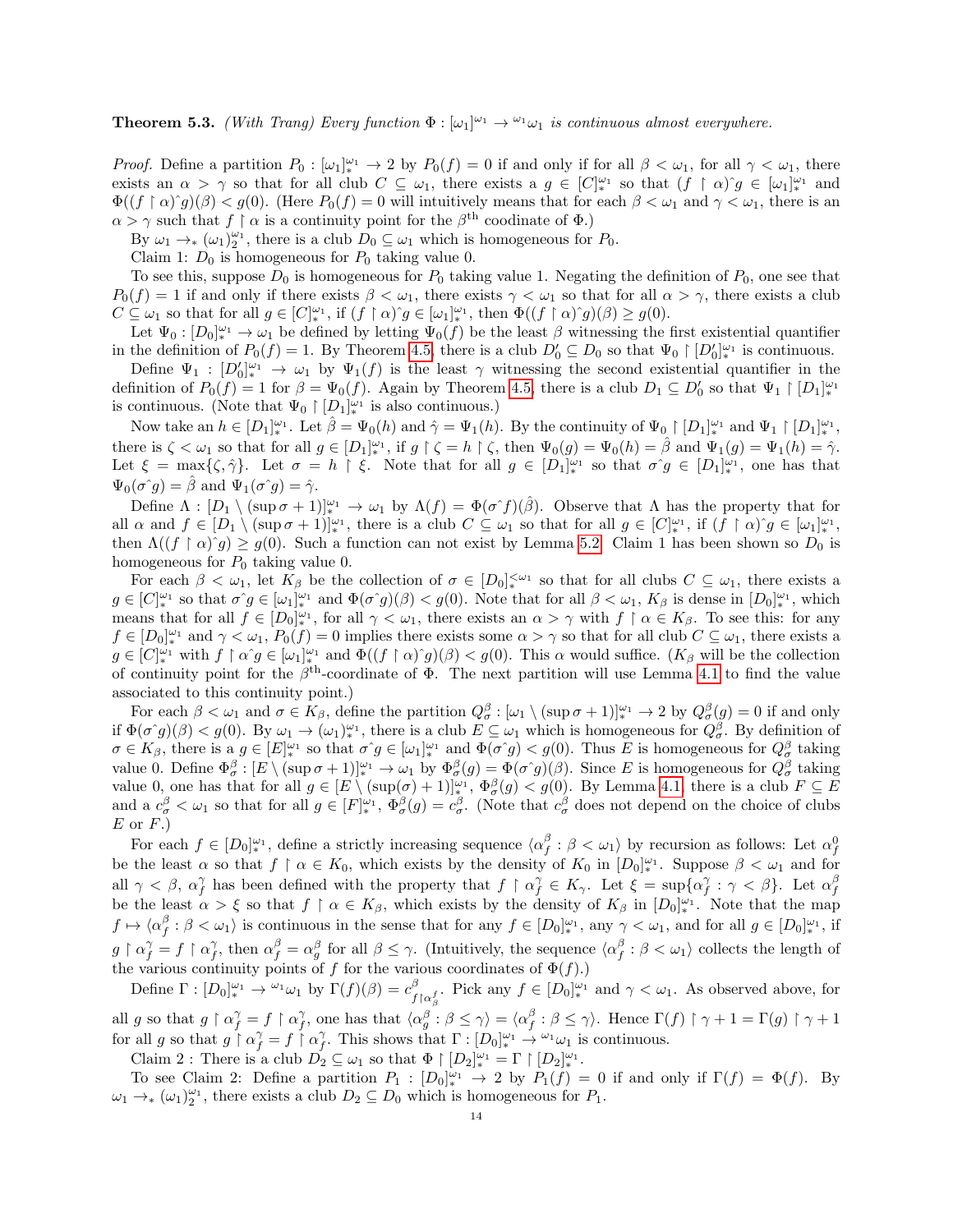Define a relation  $R \subseteq \omega_1 \times [D_2]^{\omega_1} \times \mathsf{club}_{\omega_1}$  by  $R(\beta, \sigma, C)$  if and only if  $\sigma \in K_\beta$  and  $\Phi_\sigma^\beta$  is constant on  $[C]^{\omega_1}_*$ taking value  $c_{\sigma}^{\beta}$ . Note that the domain of R is  $Y = \{(\beta, \sigma) : \sigma \in K_{\beta}\}\$ . R is  $\subseteq$ -closed in the club<sub>ω1</sub>-coordinate. By Theorem [3.11,](#page-9-2) there is a club  $D_3 \subseteq D_2$  and a uniformization function  $\Sigma : Z \to \text{club}_{\omega_1}$  so that for all  $(\beta, \sigma) \in Z$ ,  $R(\beta, \sigma, \Sigma(\beta, \sigma))$ , where  $Z = \{(\beta, \sigma) : \beta \in \omega_1 \land \sigma \in K_\beta \cap [D_3]_{*}^{<\omega_1}\}.$ 

If  $C \subseteq \omega_1$  is a club, then let  $p_C \in [C]_*^{\omega_1}$  be defined by  $\rho_C(\alpha) = \text{enum}_C(\omega \cdot (\alpha + 1))$ .  $p_C$  can be regarded as the canonical correct type function passing through the club C.

A function  $h \in [D_3]_*^{\omega_1}$ , an increasing sequence of ordinals  $\langle \gamma_\delta : \delta < \omega_1 \rangle$ , and a sequence of clubs  $\langle F_\delta : \delta < \omega_1 \rangle$  $\omega_1$  will be constructed by recursion. (The function h will be defined by specifying longer initial segments of  $h$  at each stage.)

Let  $g_0 = p_{D_3}$ . Note that  $g_0 \in [D_3]_{*}^{\omega_1}$ . Let  $\gamma_0 = \alpha_{g_0}^0$ . Define  $h \restriction \gamma_0 = g_0 \restriction \gamma_0$ . Note that  $h \restriction \gamma_0 \in K_0$  and therefore  $(0, h \restriction \gamma_0) \in Z$ . Let  $F_0 = \Sigma(0, h \restriction \gamma_0) \cap D_3$ . Note that for any  $h' \supseteq h \restriction \gamma_0$ , one has that  $\alpha_{h'}^0 = \gamma_0$ .

Suppose  $\gamma_{\beta}$ ,  $h \restriction \gamma_{\beta}$ , and  $F_{\beta}$  have been defined for all  $\beta < \delta$ . Suppose it has also been shown that for all  $\beta < \delta$ , for all  $h' \in [D_3]_{*}^{\omega_1}$  such that  $h' \supseteq h \restriction \gamma_\beta$ , one has that  $\alpha_{h'}^\beta = \gamma_\beta$ . Let  $\xi = \sup{\gamma_\beta : \beta < \delta}$ . Let  $G_{\delta} = (\bigcap_{\beta < \delta} F_{\beta}) \setminus (\sup(h \upharpoonright \xi) + 1)$ . Let  $g_{\delta} = h \upharpoonright \xi \hat{p}_{G_{\delta}}$ . Note that  $g_{\delta} \in [D_3]_{*}^{\omega_1}$ . Let  $\gamma_{\delta} = \alpha_{g_{\delta}}^{\delta}$ . Let  $h \restriction \gamma_{\delta} = g_{\delta} \restriction \gamma_{\delta}$ . Since  $h \restriction \gamma_{\beta} \subseteq g_{\delta}$  for all  $\beta < \delta$ , one has that  $\gamma_{\delta} > \gamma_{\beta}$  for all  $\beta < \delta$ . Note that for all  $h' \supseteq h \restriction \gamma_{\delta}, \, \alpha_{h'}^{\delta} = \gamma_{\delta}.$  Also  $h \restriction \gamma_{\delta} \in K_{\delta}$  and therefore  $(\delta, h \restriction \gamma_{\delta}) \in Z$ . Let  $F_{\delta} = \Sigma(\delta, h \restriction \gamma_{\delta}) \cap \bigcap_{\beta < \delta} F_{\beta}.$ 

This completes the construction. Note that  $h \in [D_3]_*^{\omega_1}$ . By construction,  $\langle \gamma_\delta : \delta < \omega_1 \rangle = \langle \alpha_h^{\delta} : \delta < \omega_1 \rangle$ . Fix any  $\delta < \omega_1$ . Due to the construction,  $\text{drop}(h, \alpha_h^{\delta}) \in [F_{\delta}]_{*}^{\omega_1} \subseteq [\Sigma(\delta, h \restriction \alpha_h^{\delta})]_{*}^{\omega_1}$ . Since  $\Sigma$  is a uniformization for R, one has that  $\Phi(h)(\delta) = \Phi(h \restriction \alpha_h^{\delta} \text{drop}(h, \alpha_h^{\delta}))(\delta) = \Phi_{h \restriction \alpha_h^{\delta}}^{\delta}(\text{drop}(h, \alpha_h^{\delta})) = c_{h \restriction \alpha_h^{\delta}}^{\delta} = \Gamma(h)(\delta)$ . Since  $\delta$ was arbitrary,  $\Phi(h) = \Gamma(h)$ . Thus  $P_1(h) = 0$ . Since  $D_3$  was homogeneous for  $P_1$  and  $h \in [D_3]_{*}^{\omega_1}$ ,  $D_3$  is homogeneous for  $P_1$  taking value 0. Thus  $\Phi \restriction [D_3]_{*}^{\omega_1} = \Gamma \restriction [D_3]_{*}^{\omega_1}$ .  $\Phi$  is continuous on  $[D_3]_{*}^{\omega_1}$  since  $\Gamma$  is continuous on  $[D_3]_*^{\omega_1}$ . This completes the proof.

### 6. FAILURE OF CONTINUITY PROPERTY AT  $\omega_2$

<span id="page-14-0"></span>A natural question would be whether the continuity phenomenon occurs at  $\omega_2$ . That is, for every function  $\Phi: [\omega_2]_*^{\omega_2} \to \omega_2$ , is there is a club  $C \subseteq \omega_2$  so that  $\Phi \restriction [C]_*^{\omega_2}$  is continuous?

## **Fact 6.1.** (Martin, [\[3\]](#page-15-0) Theorem 5.19) For all  $\alpha < \omega_2$ ,  $\omega_2 \rightarrow_{\ast} (\omega_2)_2^{\alpha}$ . That is,  $\omega_2$  is a weak partition cardinal. (Martin and Paris, [\[3\]](#page-15-0) Corollary 6.15) The partition relation  $\omega_2 \rightarrow_{\ast} (\omega_2)_2^{\omega_2}$  fails.

The strong partition property for  $\omega_1$  played an essential role in establishing the continuity property for functions  $\Phi : [\omega_1]_*^{\omega_1} \to \omega_1$ . The failure of the strong partition property at  $\omega_2$  seems to suggest that one should use a counterexample to the strong partition property as a counterexample to the continuity property. However, it is not clear if the fact that a function  $P : [\omega_2]^{\omega_2} \to 2$  has no club homogeneous set alone can imply the failure of the continuity property. For this, one needs to analyze explicit counterexamples to the strong partition property at  $\omega_2$ .

The proof of the Martin-Paris theorem roughly shows that if the partition relation  $\omega_2 \to (\omega_2)_2^{\omega_2}$  holds, then  $\omega_3 \to (\omega_3)_2^{\alpha}$  holds for each  $\alpha < \omega_1$ . The partition relation  $\omega_3 \to (\omega_3)_2^2$  already implies that  $\omega_3$  is regular. However, AD proves that  $\text{cof}(\omega_3) = \omega_2$ . See [\[8\]](#page-15-10) Section 13.

The second author produced an explicit example of the failure of the strong partition property at  $\omega_2$ . Its proof gives some additional properties that will show this function also fails to have the continuity property. The proof of the following theorem requires an analysis of the ultrapower  $\prod_{\omega_1} \omega_1/\mu$ , where  $\mu$  is the club measure on  $\omega_1$ , the Kunen tree, and Kunen functions for functions of the form  $f : \omega_1 \to \omega_1$ .

Since  $\prod_{\omega_1} \omega_1/\mu = \omega_2$ , every function  $h : \omega_1 \to \mathscr{P}(\omega_1)$  represents a subset of  $\omega_2$ . If  $A \subseteq \omega_2$ , then denote  $A \in \prod_{\omega_1} \mathscr{P}(\omega_1)/\mu$  if and only if there is a function  $h : \omega_1 \to \mathscr{P}(\omega_1)$  so that  $A = [h]_\mu$ .

One can also show that  $\prod_{\omega_1} \mathcal{P}(\omega_1)/\mu$  is necessarily missing a subset of  $\omega_2$ . For instance,  $\{\alpha \in \omega_2 :$ cof( $\alpha$ ) =  $\omega_1$ } does not belong to  $\prod_{\omega_1} \mathcal{P}(\omega_1)/\mu$ . These results are essential ingredients of the proof of the follow theorem. The background material and proof of the results mentioned above and the following theorem are given in [\[3\]](#page-15-0) Section 6.

<span id="page-14-1"></span>**Theorem 6.2.** (Jackson) Let  $\mu$  denote the club measure on  $\omega_1$ . Let  $P : [\omega_2]_*^{\omega_2} \to 2$  be defined by  $P(f) = 0$ if and only if  $\text{rang}(f) \in \prod_{\omega_1} \mathscr{P}(\omega_1) / \mu$ . Then there is no club  $C \subseteq \omega_2$  so that P is constant on  $[C]_{*}^{\omega_2}$ .

As a corollary of the proof of this result, one also has